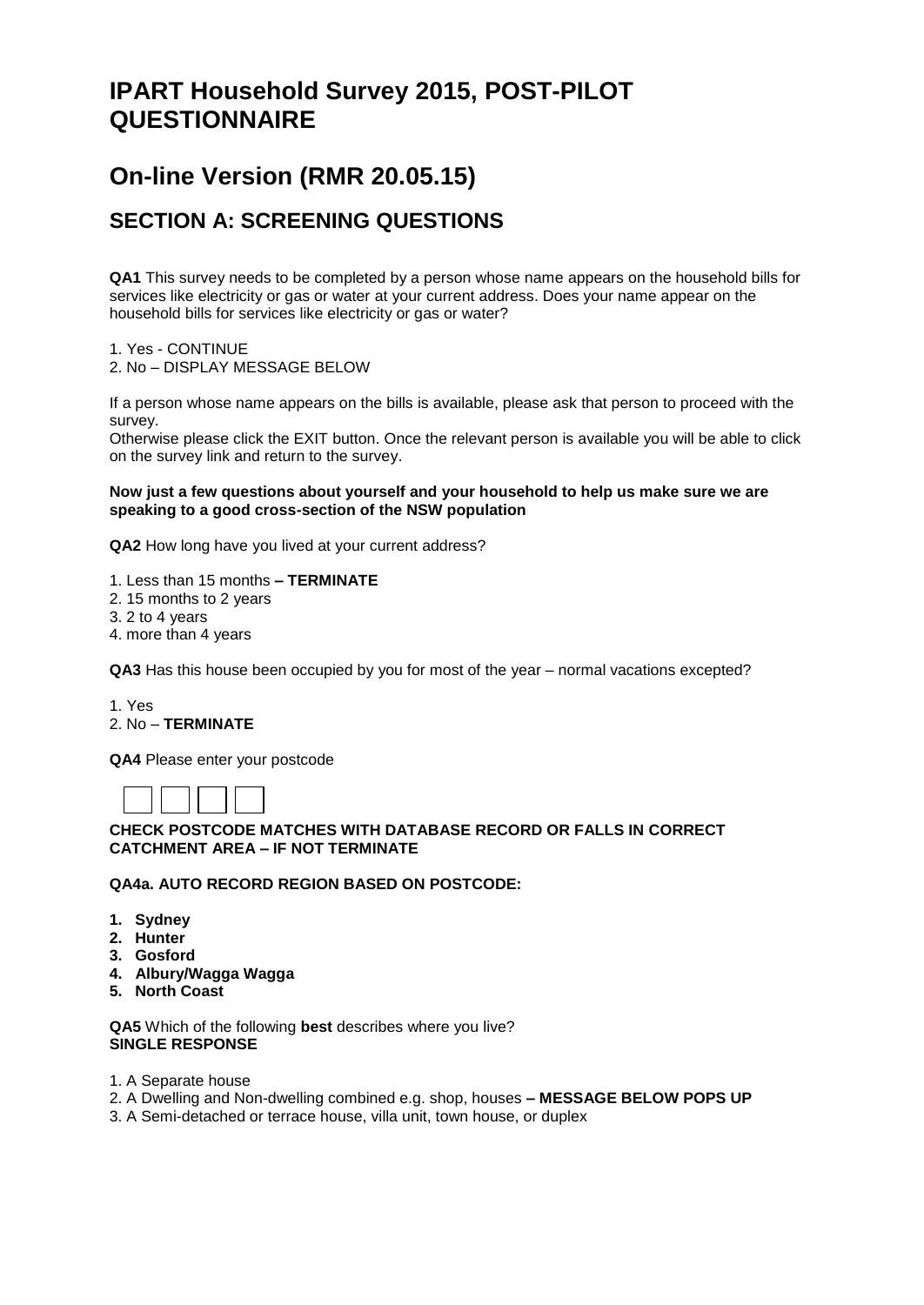- 4. A Granny flat
- 5. A Low rise block of flat or units with 1 or 2 storeys

6. A 3 storey block of flats

7. A high rise block of flats or units with 4 or more storeys

8. A Mobile or improvised dwelling **- TERMINATE**

**MESSAGE FOR CODE 2: T**he survey is asking about the part of the dwelling that you live in, not the shop or business part.

**QA6** Are you….

- 1. Male
- 2. Female

**QA7** Which one of the following age groups do you belong to?

1. 18 to 24

2. 25 to 34

3. 35 to 44

4. 45 to 54

5. 55 to 64

 $\overline{\phantom{a}}$ 

 $\overline{\phantom{a}}$ 

 $\overline{\phantom{a}}$ 

 $\overline{\phantom{a}}$ 

6. 65 or over

**QA8** What is the total number of people in this household including yourself?

**QA9** How many are aged 15 and over?

**QA10** How many are aged less than 15 years? *IF NONE ENTER 0*

**QA11** How many would spend most days of the week at home, including any infant children that live there?

## *IF NONE ENTER 0*

**QA12** Which of the following would best describe your household structure?

1. Single person living alone **- GO TO QA14**

- 2. Single persons sharing **GO TO QA14**
- 3. Single parent
- 4. Couple living with children
- 5. Couple with no children at home
- 97. Other (specify) **GO TO QA14**

**QA13** And which of the following would best describe your household?

#### **IF CODE 3 OR 4 IN QA12 DISPLAY CODES 1-3 AND 97**

1. Most of your children are pre-school aged, under 6

- 2. Most of your children are aged from 6 to 15 years and still at home
- 3. Most of your children who are still living at home are aged over 15

97. Other (specify)

#### **IF CODE 5 IN QA12 DISPLAY CODES 4,5 AND 97**

4. A young couple

5. A family or couple in middle or mature age

97. Other (specify)

#### **ASK ALL**

**QA14** What is the highest level of education that you have completed?

- 1. Some secondary school
- 2. Attended highest level of secondary school available
- 3. Trade certificate or apprenticeship
- 4. Other certificate or diploma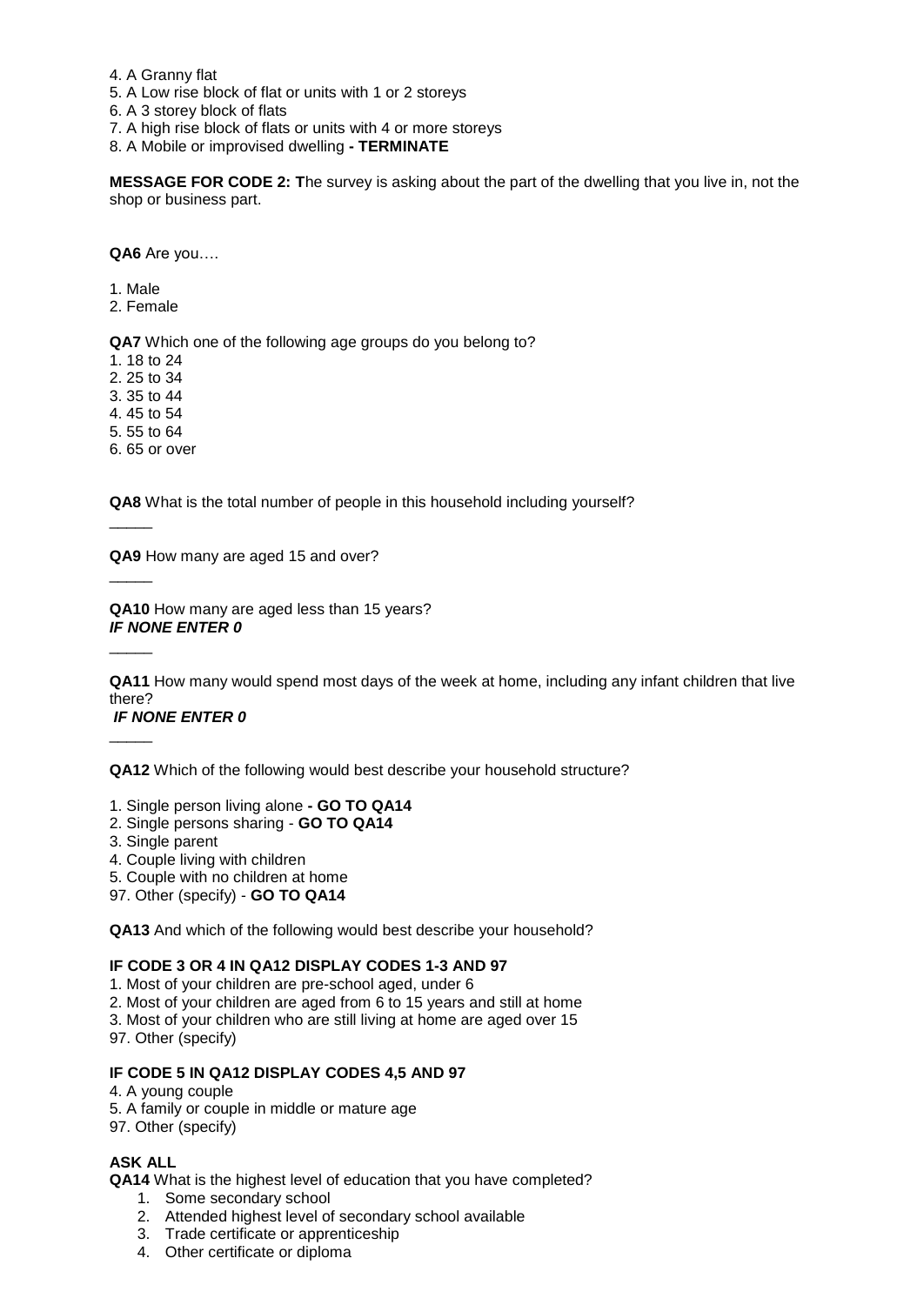- 5. Other post school qualification
- 6. Bachelor's degree
- 7. Post graduate degree
- 97. Other (specify)

**QA15** What is your current work status?

- 1. Work full time (for money) at least 35 hours per week
- 2. Work part time (for money) less than 35 hours per week
- 3. Unemployed
- 4. Household duties only
- 5. Retired (self-supporting)
- 6. Full time student
- 7. Other pensioner
- 97. Other (specify) \_

**QA16** Could you please select which of the following best describes the total income before taxes of this household last year?

Please include income from all sources, including salaries, interest, dividends, bonuses, capital gains, profits, Centrelink payments and so on.

This information is important because IPART needs to understand the impacts of price changes on the various customer groups, including pensioners and low income households. One of the main purposes of this survey is to find out how much water, gas and electricity is used in different income groups.

- 1. Less than \$10,400 per year (or less than \$200 per week)
- 2. \$10,400 to under \$20,800 (or from \$200 to \$399 per week)
- 3. \$20,800 to under \$41,600 (or from \$400 to \$799 per week)
- 4. \$41,600 to under \$65,000 (or from \$800 to \$1,249 per week)
- 5. \$65,000 to under \$78,000 (or from \$1,250 to \$1,499 per week)
- 6. \$78,000 to under \$104,000 (or from \$1,500 to \$1,999 per week)
- 7. \$104,000 to under \$156,000 (or from \$2000 to \$2,999 per week)
- 8. \$156,000 to under \$208,000 (or from \$3,000 to \$3,999 per week)
- 9. \$208,000 or more (or \$4,000 or more per week)
- 98. Don't know
- 99. Prefer not to say

#### **CHECK QUOTAS BEFORE CONTINUING IF ANY QUOTA FULL, GIVE TERMINATION MESSAGE**

**QA17** Do you use gas, either mains or cylinder gas, for your regular household heating or cooking? Mains gas is piped onto your property from gas mains on the street. Cylinder gas is stored in a cylinder on your property.

- 1. Yes mains gas
- 2. Yes cylinder gas (large, non-portable cylinder/s)
- 3. No no gas or only portable gas

**IF QA17 = CODE 1 AND QA4 POSTCODE IS 2485 OR 2486, TERMINATE WITH MESSAGE: "Thank you for your help. We do not need you to continue with the survey as we have already spoken to enough people who live in your area and are connected to mains gas"**

**QA18** Do you own or rent your dwelling?

- 1. Own fully / fully paid off
- 2. Buying / paying off home
- 3. Renting private
- 4. Renting public / e.g. Housing NSW
- 5. Boarding
- 97. Other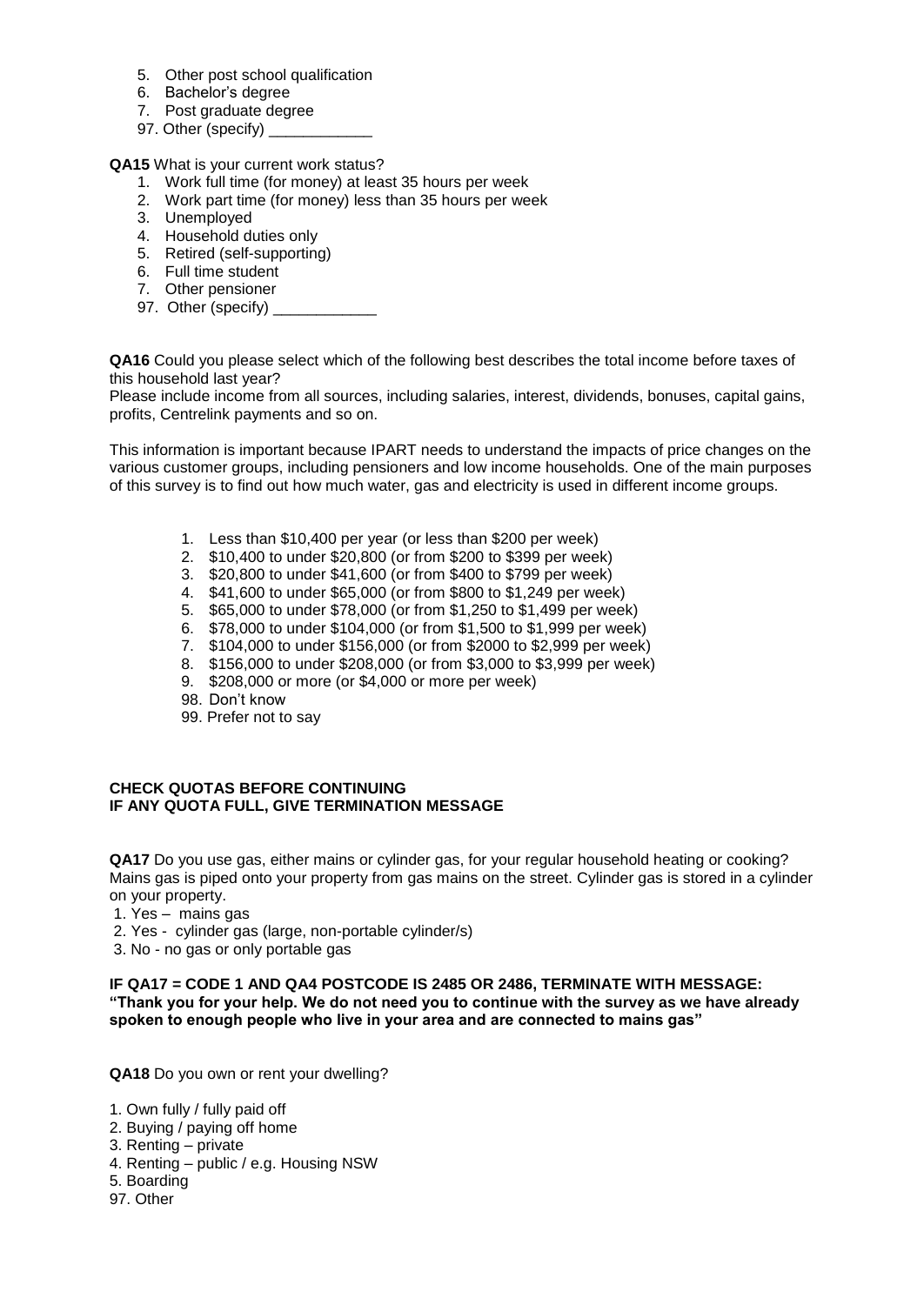# **SECTION B: CONSENT FOR CONSUMPTION DATA**

One of the aims of this survey is to see how much electricity, gas and water households use, and relate this to the appliances they have and the size of the household. To find out how much of these your household uses, we will need to get this information from your supplier. We need your permission to obtain this information. The suppliers can then give us the information on the amounts used over the past 12 to 36 months.

It is important you know that the information provided by your supplier will only be in relation to the actual amount of energy your household has used (e.g. Kilowatts per hour for electricity, Mega joules for gas, etc.) and **not** the amount of your bill in dollars.

To complete this section you will need some information from a recent bill for:

**APPROPRIATE LIST TO POP UP**

- 1. Electricity (**ALL**)
- **2.** Gas (**IF HAVE MAINS GAS, CODE 1 AT QA17**) **(NOT ASKED IN NORTH COAST REGION – CHECK QA4a)**
- **3.** Water (**IF OWN OR ARE BUYING THE HOME, CODE 1 OR 2 AT QA18**) **(NOT ASKED IN ALBURY/WAGGA OR NORTH COAST REGIONS– CHECK QA4a)**
- *4.* Water, if you have copy of a water bill for the premises **(IF TENANT, CODE 3, 4 OR 5 AT QA18) (NOT ASKED IN ALBURY/WAGGA OR NORTH COAST REGIONS– CHECK QA4a)**

Please could you have a recent bill in front of you for each of these services.

If you have your bills handy and if a person whose name appears on the bills is available, please proceed with the survey.

Otherwise please click the EXIT button. Once you have your bill/s and the relevant person is available you will be able to click on the survey link and return to the survey.

#### a) ELECTRICITY USE

The information that you provide is being used only for this study. Nothing in the information passed on to IPART will allow an individual household to be identified. Any details that might identify you or your household will be removed from our records six months after the project has been completed.

**QB1** Does your name appear on your electricity bill?

- 1. Yes CONTINUE
- 2. No DISPLAY MESSAGE BELOW

If a person whose name appears on the electricity bills is available, please ask that person to proceed with the survey.

Otherwise please click the EXIT button. Once the relevant person is available you will be able to click on the survey link and return to the survey

QB3 What is the name of the company you buy your electricity from, that is, the company that sends your bill?

- 1. ActewAGL
- 2. AGL Energy
- 3. Alinta Energy
- 4. Australian Power and Gas
- 5. BlueNRG
- 6. Click Energy
- 7. Commander Power and Gas
- 23. CovaU
- 8. Diamond Energy
- 9. Dodo Power and Gas
- 10. Energy Australia
- 11. Ergon Energy
- 12. Lumo Energy
- 13. Momentum Energy
- 14. Neighbourhood Energy
- 15. Origin Energy
- 16. People Energy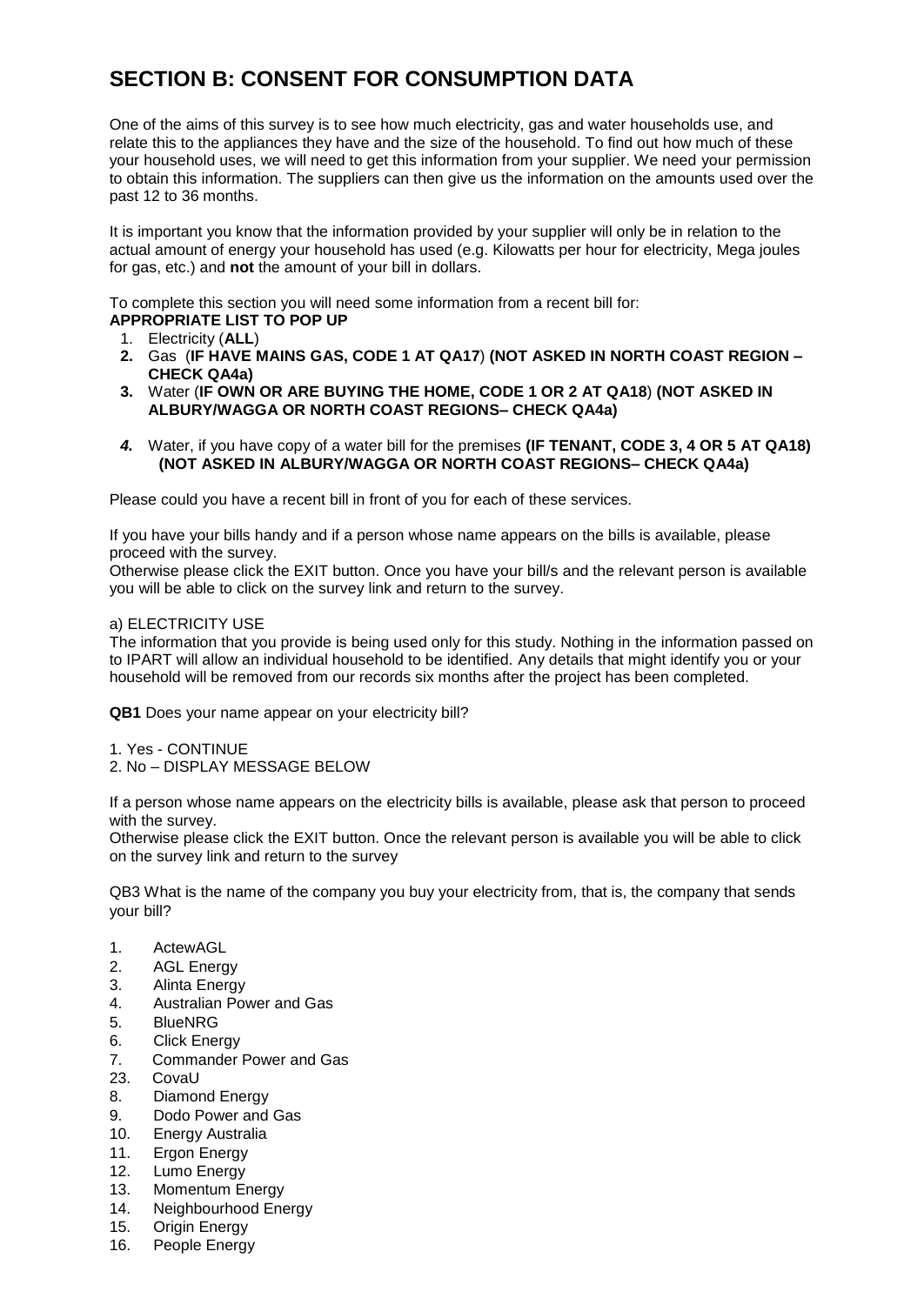- 17. Power Direct
- 18. Power Shop
- 
- 19. Qenergy<br>20. Red Ene **Red Energy**
- 21. Sanctuary Energy
- 22. Simply Energy
- 97. Other (specify)\_

### CONSENT

**QB2** I give my consent for my electricity network service provider to provide electricity consumption information for the address and/or the National Meter Identification (NMI) number entered below to an authorised representative of Roy Morgan Research

The information provided by my electricity supplier will only be in relation to the actual amount of electricity my household has used (e.g. Kilowatts per hour) and **not** the amount of my bill in dollars.

*Your electricity network service provider is ….* **[PROGRAM BASED ON THE POSTCODE]**

|                                                                                  |                                                                                                    | 0t                                                                                                                        |
|----------------------------------------------------------------------------------|----------------------------------------------------------------------------------------------------|---------------------------------------------------------------------------------------------------------------------------|
|                                                                                  |                                                                                                    | <u> 1989 - Andrea Stadt Britain, amerikansk politik (d. 1989)</u>                                                         |
|                                                                                  |                                                                                                    |                                                                                                                           |
|                                                                                  | <b>Account holder(s) details</b> (AS SHOWN on electricity bill, use initials if necessary)         |                                                                                                                           |
|                                                                                  |                                                                                                    | <b>Person 1:</b> Title _____ First name ____________________ Middle name ______________ Last Name __________________      |
|                                                                                  |                                                                                                    | Person 2: Title _____ First name ____________________ Middle name ______________Last Name ___________________             |
| NMI number                                                                       |                                                                                                    | (NMI number is not your electricity                                                                                       |
|                                                                                  |                                                                                                    | account number. It is a separate 11 digit number, labelled 'NMI' or 'National Metering Identifier', printed on your bill) |
| Click <u>here</u> if you need to see where on your bill the NMI number is shown  |                                                                                                    |                                                                                                                           |
|                                                                                  | printed on your bill. It is sometimes called 'location' or "service address' or' supply address' ) | <b>Address of property</b> (This may be different from your postal or street address. The property address is separately  |
|                                                                                  |                                                                                                    |                                                                                                                           |
|                                                                                  |                                                                                                    |                                                                                                                           |
| Click here if you need to see where on your bill the the supply address is shown |                                                                                                    |                                                                                                                           |

#### **IF HAVE MAINS GAS, CODE 1 AT QA17 (NOT ASKED IN NORTH COAST REGION– CHECK QA4a)**

b) GAS USE

The information that you provide is being used only for this study. Nothing in the information passed on to IPART will allow an individual household to be identified. Any details that might identify you or your household will be removed from our records six months after the project has been completed.

**QB4** Does your name appear on your gas bill?

1. Yes - CONTINUE 2. No – DISPLAY MESSAGE BELOW

If a person whose name appears on the gas bills is available, please ask that person to proceed with the survey.

Otherwise please click the EXIT button. Once the relevant person is available you will be able to click on the survey link and return to the survey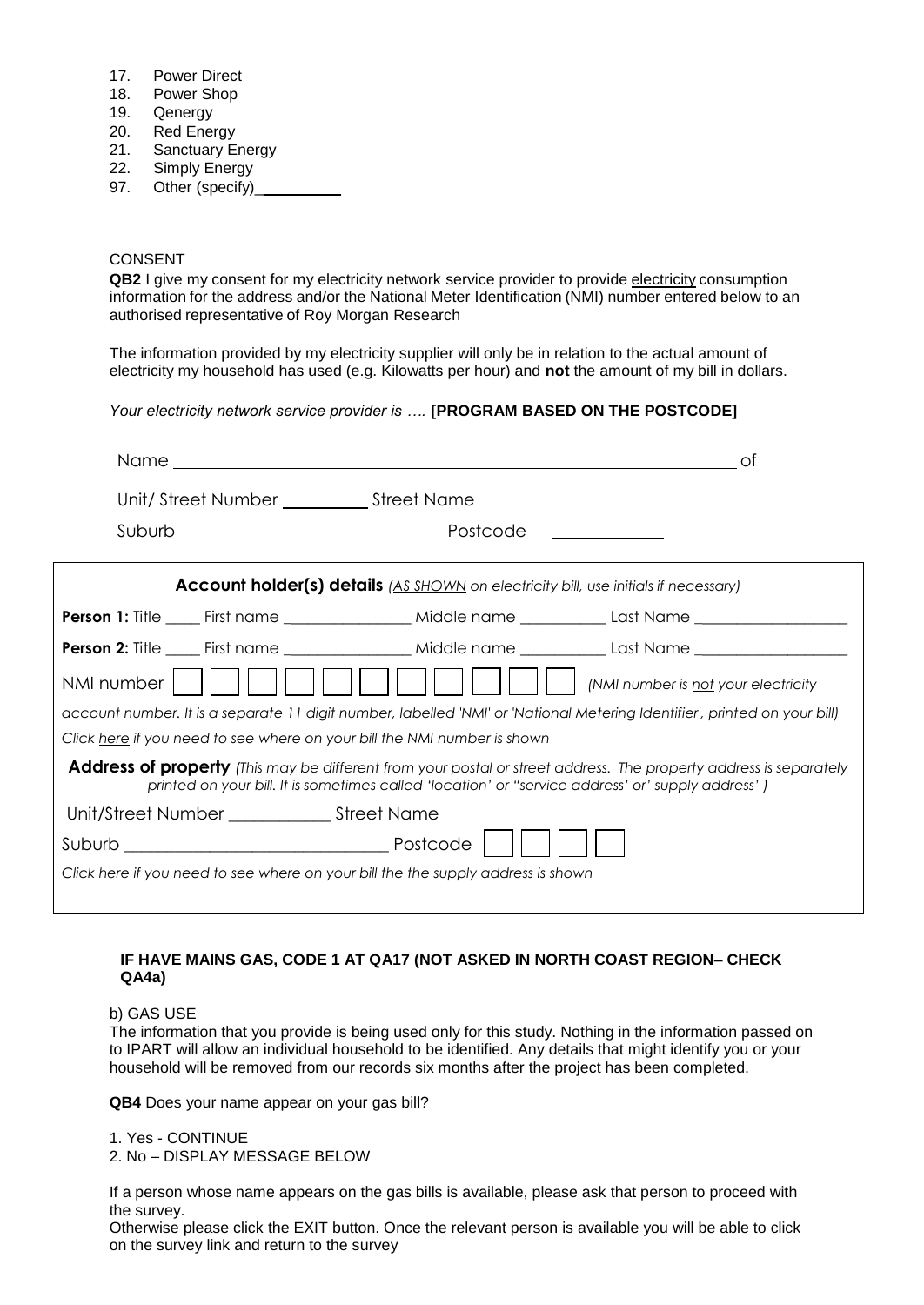**QB6** What is the name of the company you buy your gas from, that is, the company that sends your bill?

- 1. ActewAGL Retail
- 2. AGL Energy
- 3. Alinta Energy
- 4. Australian Power and Gas
- 11. CovaU
- 5. Dodo Power and Gas
- 6. Energy Australia
- 7. Lumo Energy
- 8. Origin Energy
- 9. Red Energy
- 10. Simply Energy
- 97. Other (specify)\_

#### CONSENT

QB5 I give my consent for my gas network service provider to provide gas consumption information for the address and/or the gas account DPI/MIRN number entered below to an authorised representative of Roy Morgan Research

The information provided by my supplier will only be in relation to the actual amount of gas my household has used (e.g. Mega joules) and **not** the amount of my bill in dollars.

*Your gas network service provider is ….* **[PROGRAM BASED ON THE POSTCODE]**

|                  |                                               | Name and the contract of the contract of the contract of the contract of the contract of the contract of the contract of the contract of the contract of the contract of the contract of the contract of the contract of the c | _of                                                                                                                                                                                                                                                    |
|------------------|-----------------------------------------------|--------------------------------------------------------------------------------------------------------------------------------------------------------------------------------------------------------------------------------|--------------------------------------------------------------------------------------------------------------------------------------------------------------------------------------------------------------------------------------------------------|
|                  | Unit/Street Number _______________Street Name |                                                                                                                                                                                                                                | the contract of the contract of the contract of the contract of the contract of the                                                                                                                                                                    |
|                  |                                               |                                                                                                                                                                                                                                |                                                                                                                                                                                                                                                        |
|                  |                                               | <b>Account holder details</b> (AS SHOWN on gas bill, use initials if necessary)                                                                                                                                                |                                                                                                                                                                                                                                                        |
|                  |                                               |                                                                                                                                                                                                                                | Person 1: Title _____ First name ____________________ Middle name ______________Last Name ___________________                                                                                                                                          |
|                  |                                               |                                                                                                                                                                                                                                |                                                                                                                                                                                                                                                        |
| MIRN/ DPI Number |                                               |                                                                                                                                                                                                                                | (MIRN/ DPI number is not your                                                                                                                                                                                                                          |
|                  |                                               | gas account number. It is a separate 11 digit number, labelled MIRN or DPI, printed on your bill)                                                                                                                              |                                                                                                                                                                                                                                                        |
|                  |                                               | Click here if you need to see where on your bill the MIRN/DPI number is shown                                                                                                                                                  |                                                                                                                                                                                                                                                        |
|                  |                                               | 'supply address')<br>Click here if you need to see where on your bill the supply address is shown                                                                                                                              | <b>Address of property</b> (This may be different from your postal or street address. The property address is separately<br>printed on your bill, and is not necessarily the postal address. It is sometimes called 'location' or "service address' or |
|                  |                                               | Lot number Unit/Street Number _______________ Street Name                                                                                                                                                                      |                                                                                                                                                                                                                                                        |
|                  |                                               |                                                                                                                                                                                                                                |                                                                                                                                                                                                                                                        |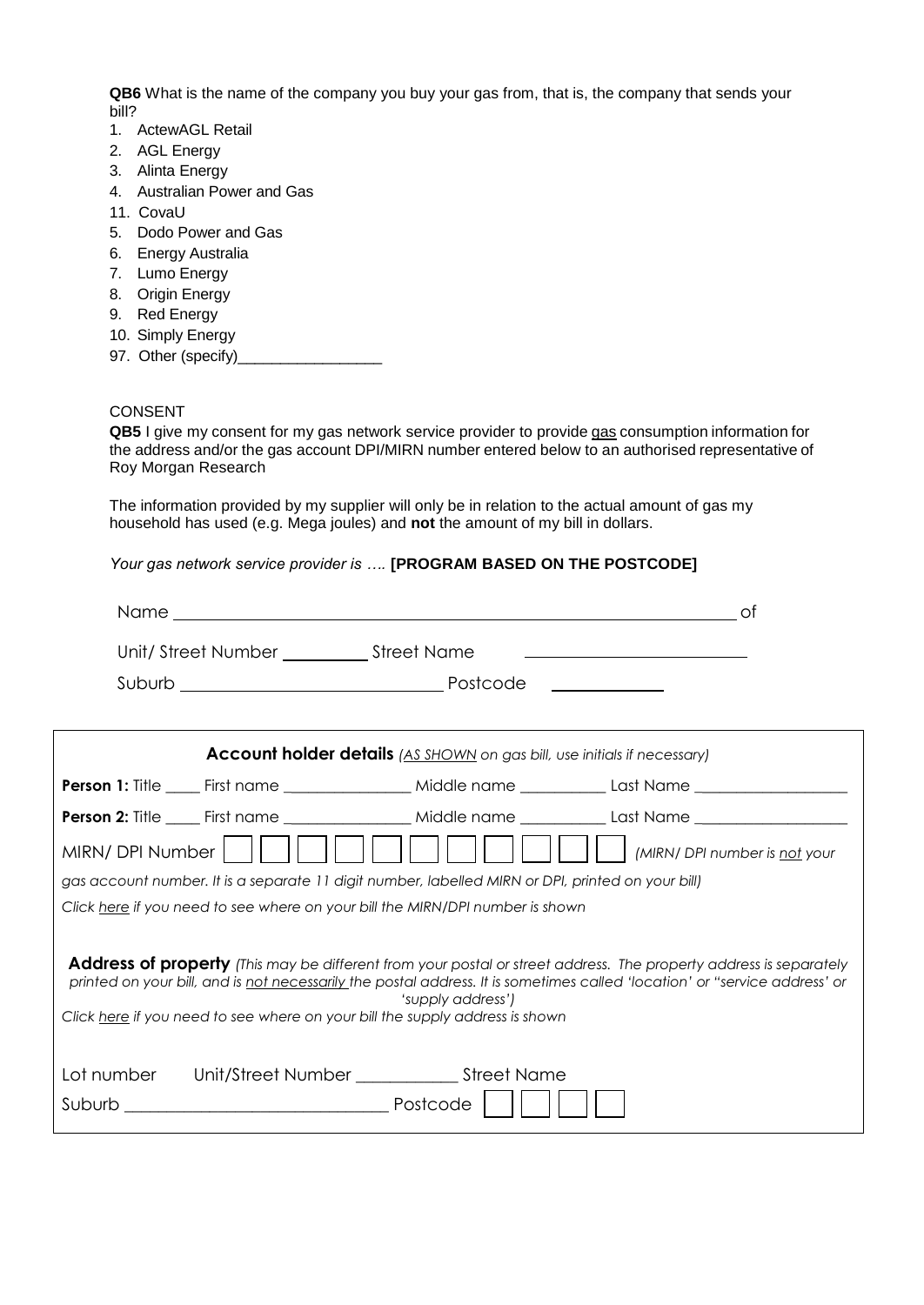#### **IF OWN OR ARE BUYING THE HOME, CODE 1 OR 2 AT QA18 (NOT ASKED IN ALBURY/WAGGA OR NORTH COAST REGIONS– CHECK QA4a)**

#### c) WATER USE

The information that you provide is being used only for this study. Nothing in the information passed on to IPART will allow an individual household to be identified. Any details that might identify you or your household will be removed from our records six months after the project has been completed.

**QB7** Does your name appear on your water bill?

1. Yes - CONTINUE 2. No – DISPLAY MESSAGE BELOW

If a person whose name appears on the water bills is available, please ask that person to proceed with the survey.

Otherwise please click the EXIT button. Once the relevant person is available you will be able to click on the survey link and return to the survey

#### CONSENT

**QB8** I give my consent for my water supplier to provide water consumption information for the address and/or the water account number entered below to an authorised representative of Roy Morgan Research

The information provided by my supplier will only be in relation to the actual amount of water my household has used (e.g. Kilolitres per day) and **not** the amount of my bill in dollars.

*Your water service provider is ……..***[PROGRAM BASED ON THE POSTCODE]***.*

Name of the contract of the contract of the contract of the contract of the contract of the contract of the contract of the contract of the contract of the contract of the contract of the contract of the contract of the co

| Unit/Street Number | <b>Street Name</b> |  |
|--------------------|--------------------|--|
|                    |                    |  |

Suburb Postcode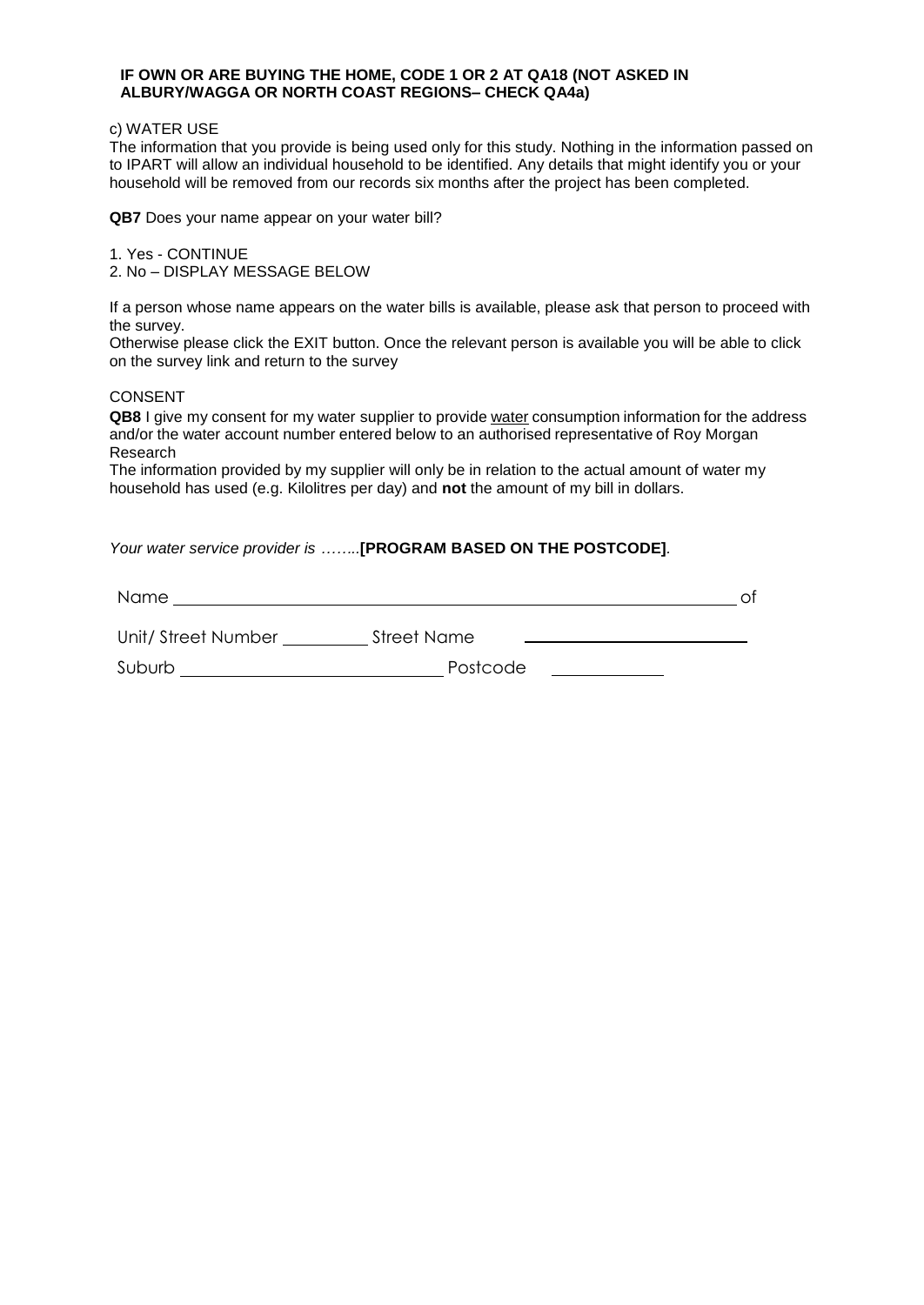| <b>Account holder details</b> (AS SHOWN on water bill, use initials if necessary)                                                                                                  |  |  |  |  |  |  |  |
|------------------------------------------------------------------------------------------------------------------------------------------------------------------------------------|--|--|--|--|--|--|--|
| If owner of the property complete water account holder details:                                                                                                                    |  |  |  |  |  |  |  |
|                                                                                                                                                                                    |  |  |  |  |  |  |  |
|                                                                                                                                                                                    |  |  |  |  |  |  |  |
| CHECK POSTCODE AT QA4 TO IDENTIFY WATER PROVIDER:                                                                                                                                  |  |  |  |  |  |  |  |
| IF SYDNEY WATER, ASK FOR ACCOUNT NUMBER AS FOLLOWS:                                                                                                                                |  |  |  |  |  |  |  |
| Account Number                                                                                                                                                                     |  |  |  |  |  |  |  |
| (It is a 7 digits number, shown on any Sydney Water bill)<br>Click here if you need to see where on your bill the account number and the supply address are shown                  |  |  |  |  |  |  |  |
| IF HUNTER WATER, ASK FOR ACCOUNT NUMBER AS FOLLOWS:                                                                                                                                |  |  |  |  |  |  |  |
| <b>Account Number</b>                                                                                                                                                              |  |  |  |  |  |  |  |
| (It is a 10 digits number, shown on any Hunter Water bill)<br>Click here if you need to see where on your bill the account number and the supply address are shown                 |  |  |  |  |  |  |  |
| IF GOSFORD CITY COUNCIL WATER, ASK FOR ASSESSMENT NUMBER AS FOLLOWS:                                                                                                               |  |  |  |  |  |  |  |
| Assessment Number                                                                                                                                                                  |  |  |  |  |  |  |  |
| (It is a 7 digits number, shown on any Gosford City Council Water bill)<br>Click here if you need to see where on your bill the assessment number and the supply address are shown |  |  |  |  |  |  |  |
| <b>Address of property</b> (You will find this on the bill directly below the postal address) >                                                                                    |  |  |  |  |  |  |  |
| Unit/Street Number ________________ Street Name<br>Lot number                                                                                                                      |  |  |  |  |  |  |  |
| Suburb Postcode                                                                                                                                                                    |  |  |  |  |  |  |  |

QB9 I agree to allow my water supplier to provide information about whether I receive a pensioner discount on my water bill to an authorised representative of Roy Morgan Research 1. Yes

2. No

#### **IF RENTING THE HOME, CODE 3, 4 OR 5 AT QA18 (NOT ASKED IN ALBURY/WAGGA OR NORTH COAST REGIONS– CHECK QA4a)**

b) WATER USE

The information that you provide is being used only for this study. Nothing in the information passed on to IPART will allow an individual household to be identified. Any details that might identify you or your household will be removed from our records six months after the project has been completed.

The information provided by my supplier will only be in relation to the actual amount of water my household has used (e.g. Kilolitres per day) and **not** the amount of my bill in dollars.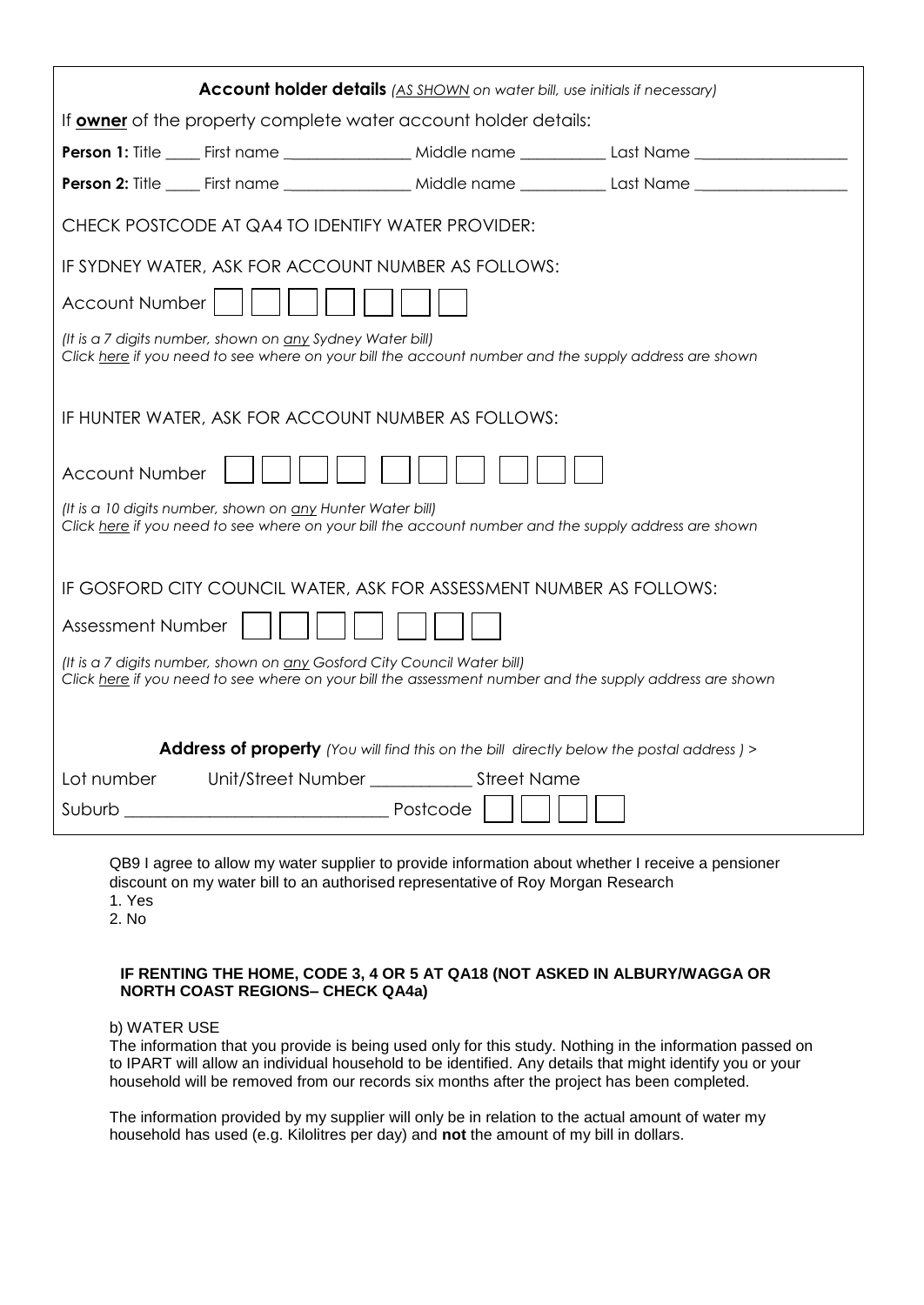|                          | If <b>tenant</b> of the property complete tenant details:                                                                                                                          |
|--------------------------|------------------------------------------------------------------------------------------------------------------------------------------------------------------------------------|
|                          |                                                                                                                                                                                    |
|                          | CHECK POSTCODE AT QA4 TO IDENTIFY WATER PROVIDER:                                                                                                                                  |
|                          | IF SYDNEY WATER, ASK FOR ACCOUNT NUMBER AS FOLLOWS:                                                                                                                                |
| <b>Account Number</b>    |                                                                                                                                                                                    |
|                          | (It is a 7 digits number, shown on any Sydney Water bill)<br>Click here if you need to see where on your bill the account number and the supply address are shown                  |
|                          | IF HUNTER WATER, ASK FOR ACCOUNT NUMBER AS FOLLOWS:                                                                                                                                |
| <b>Account Number</b>    |                                                                                                                                                                                    |
|                          | (It is a 10 digits number, shown on <u>any</u> Hunter Water bill)<br>Click here if you need to see where on your bill the account number and the supply address are shown          |
|                          | IF GOSFORD CITY COUNCIL WATER, ASK FOR ASSESSMENT NUMBER AS FOLLOWS:                                                                                                               |
| <b>Assessment Number</b> |                                                                                                                                                                                    |
|                          | (It is a 7 digits number, shown on any Gosford City Council Water bill)<br>Click here if you need to see where on your bill the assessment number and the supply address are shown |
|                          | <b>Address of property</b> (You will find this on the bill directly below the postal address) >                                                                                    |
| Lot number               |                                                                                                                                                                                    |
|                          |                                                                                                                                                                                    |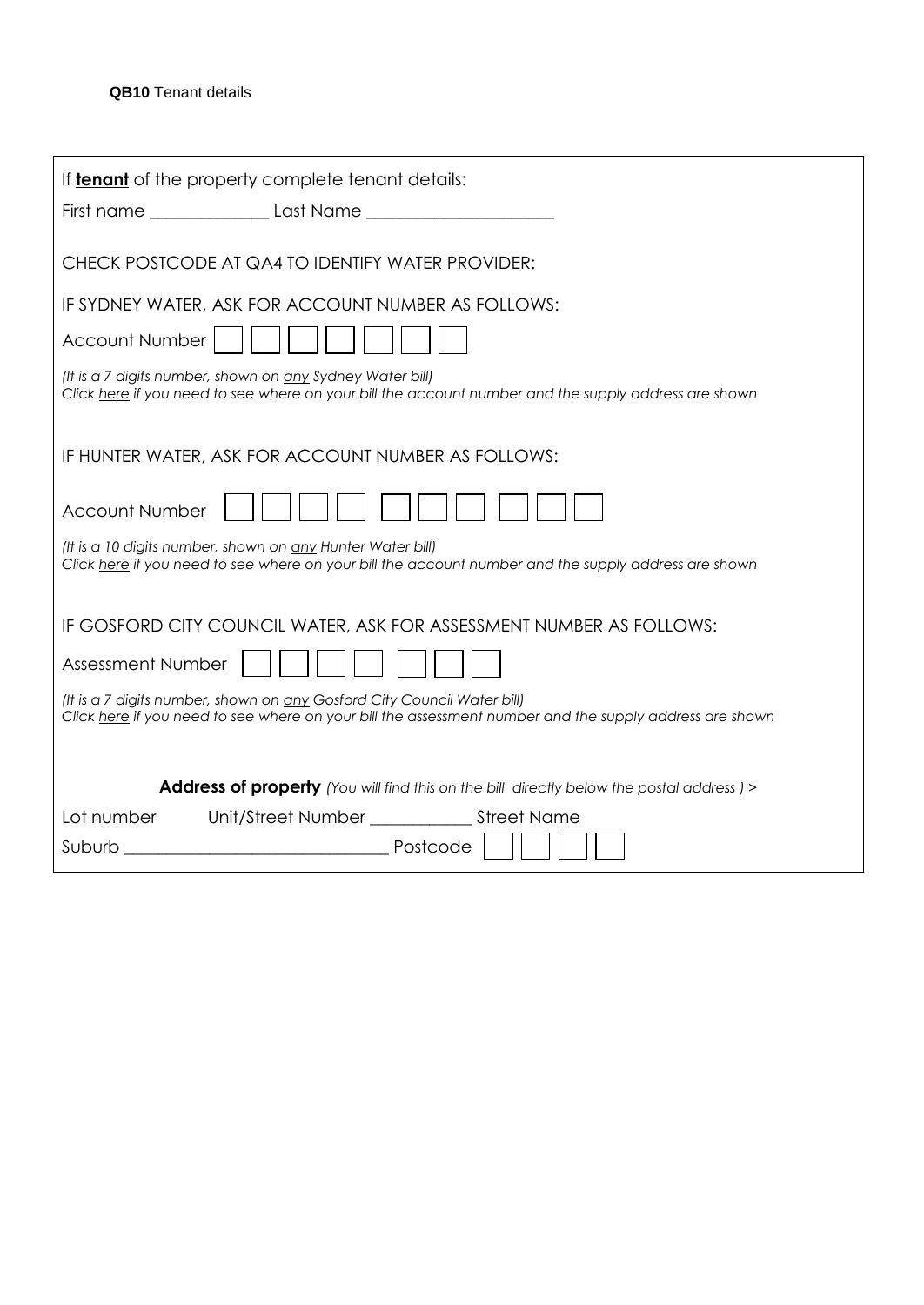# **SECTION C: ENERGY SOURCE FOR HOT WATER AND COOKING**

**QC1** What energy sources are used in your home for HOT WATER? If you have more than one source, please indicate which is the main source and which are secondary sources

|                                 | <b>Main source</b> | <b>Secondary</b> | <b>Secondary</b> |
|---------------------------------|--------------------|------------------|------------------|
|                                 |                    | source 1         | source 2         |
| Electric – off-peak storage     |                    |                  |                  |
| system*                         |                    |                  |                  |
| Electric - standard storage     | $\overline{2}$     | 2                | 2                |
| system **                       |                    |                  |                  |
| Electric - heat pump            | 3                  | 3                | 3                |
| Electric - instantaneous or     | 4                  | 4                | 4                |
| continuous flow system***       |                    |                  |                  |
| Electric – don't know what type | 5                  | 5                | 5                |
| Gas                             | 6                  | 6                | 6                |
| Solar – electric boosted        |                    |                  |                  |
| Solar $-$ gas boosted           | 8                  | 8                | 8                |
| Solar only                      | 9                  | 9                | 9                |
| Solar – don't know what type    | 10                 | 10               | 10               |
| Wood, solid fuel                | 11                 | 11               | 11               |
| Other, specify                  | 97                 | 97               | 97               |
| Don't' know                     | 98                 | 98               | 98               |

*\*Off-peak' is a water heater in which water is only heated at night. Your electricity bill will indicate if your water heater is off-peak.*

*\*\*A storage system means you have a hot water storage tank.* 

*\*\*\*An instantaneous, also called continuous flow hot water system heats the water as you use it and does not have a hot water storage tank.*

**QC2** What is (are) the main energy source(s) used in your home for COOKING?

#### *(MULTIPLE RESPONSES ACCEPTED)*

- 1. Electricity
- 2. Gas
- 97. Other (specify)
- 98. Don't know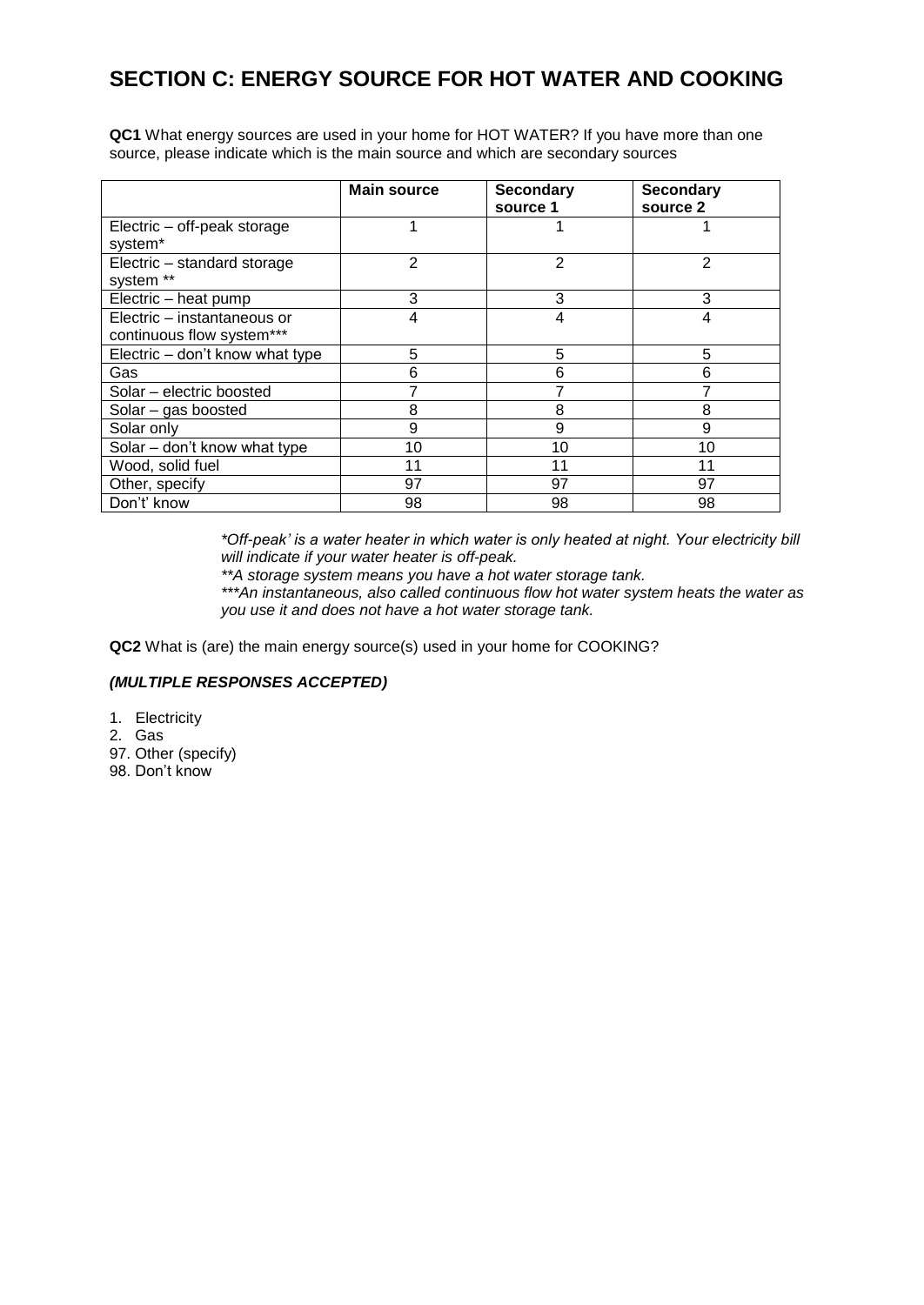# **SECTION D: HOUSEHOLD APPLIANCES**

**QD1** How many of the following appliance do you have, and how old is it/ are they? *Please see example below of how to complete this answer box*

|                                                  | Number<br>of items<br>(You must<br>enter a<br>number or<br>zero in<br>each box) | Less<br>than 2<br>years<br>old<br>(enter<br>the<br>number<br>of<br>applian<br>ces) | $2 - 5$<br>years<br>old<br>(enter<br>the<br>number<br>$\Omega$<br>applian<br>ces) | $6 - 10$<br>years<br>old<br>(enter<br>the<br>number<br>$\alpha$ f<br>applian<br>ces) | 11 to<br>15<br>years<br>old<br>(enter<br>the<br>number<br>of<br>applian<br>ces) | More<br>than<br>15<br>years<br>old<br>(enter<br>the<br>number<br>of<br>applian<br>ces) | Don't<br>know<br>how old<br>(enter<br>the<br>number<br>of<br>applian<br>ces) |
|--------------------------------------------------|---------------------------------------------------------------------------------|------------------------------------------------------------------------------------|-----------------------------------------------------------------------------------|--------------------------------------------------------------------------------------|---------------------------------------------------------------------------------|----------------------------------------------------------------------------------------|------------------------------------------------------------------------------|
| Example: Appliance 1                             | 3                                                                               | $\mathbf{1}$                                                                       |                                                                                   | $\overline{2}$                                                                       |                                                                                 |                                                                                        |                                                                              |
| Example: Appliance 2                             | $\overline{1}$                                                                  |                                                                                    | $\mathcal I$                                                                      |                                                                                      |                                                                                 |                                                                                        |                                                                              |
| Example: Appliance 2                             | $\overline{0}$                                                                  |                                                                                    |                                                                                   |                                                                                      |                                                                                 |                                                                                        |                                                                              |
| Clothes dryer                                    |                                                                                 |                                                                                    |                                                                                   |                                                                                      |                                                                                 |                                                                                        |                                                                              |
| Dishwasher                                       |                                                                                 |                                                                                    |                                                                                   |                                                                                      |                                                                                 |                                                                                        |                                                                              |
| Washing machine                                  |                                                                                 |                                                                                    |                                                                                   |                                                                                      |                                                                                 |                                                                                        |                                                                              |
| Microwave                                        |                                                                                 |                                                                                    |                                                                                   |                                                                                      |                                                                                 |                                                                                        |                                                                              |
| Large fridge switched on                         |                                                                                 |                                                                                    |                                                                                   |                                                                                      |                                                                                 |                                                                                        |                                                                              |
| all year (more than 600L)                        |                                                                                 |                                                                                    |                                                                                   |                                                                                      |                                                                                 |                                                                                        |                                                                              |
| Medium fridge switched on<br>all year (300-600L) |                                                                                 |                                                                                    |                                                                                   |                                                                                      |                                                                                 |                                                                                        |                                                                              |
| Small fridge switched on                         |                                                                                 |                                                                                    |                                                                                   |                                                                                      |                                                                                 |                                                                                        |                                                                              |
| all year (less than 300L)                        |                                                                                 |                                                                                    |                                                                                   |                                                                                      |                                                                                 |                                                                                        |                                                                              |
| Bar fridge switched on all                       |                                                                                 |                                                                                    |                                                                                   |                                                                                      |                                                                                 |                                                                                        |                                                                              |
| year                                             |                                                                                 |                                                                                    |                                                                                   |                                                                                      |                                                                                 |                                                                                        |                                                                              |
| Air conditioner -ducted                          |                                                                                 |                                                                                    |                                                                                   |                                                                                      |                                                                                 |                                                                                        |                                                                              |
| (Multiple rooms are cooled                       |                                                                                 |                                                                                    |                                                                                   |                                                                                      |                                                                                 |                                                                                        |                                                                              |
| by air blown through ducts)                      |                                                                                 |                                                                                    |                                                                                   |                                                                                      |                                                                                 |                                                                                        |                                                                              |
| Air conditioner - non-                           |                                                                                 |                                                                                    |                                                                                   |                                                                                      |                                                                                 |                                                                                        |                                                                              |
| ducted                                           |                                                                                 |                                                                                    |                                                                                   |                                                                                      |                                                                                 |                                                                                        |                                                                              |
| Operating televisions                            |                                                                                 |                                                                                    |                                                                                   |                                                                                      |                                                                                 |                                                                                        |                                                                              |
| Computers in regular use                         |                                                                                 |                                                                                    |                                                                                   |                                                                                      |                                                                                 |                                                                                        |                                                                              |
| at home                                          |                                                                                 |                                                                                    |                                                                                   |                                                                                      |                                                                                 |                                                                                        |                                                                              |
| Gas space heater                                 |                                                                                 |                                                                                    |                                                                                   |                                                                                      |                                                                                 |                                                                                        |                                                                              |

## **QD2** How many times per week do you use a….

|                 | Don't    | Less   | $1 - 2$ | $3 - 4$ | 4-5   | $5 - 6$ | $7 - 8$ | More   | Don't |
|-----------------|----------|--------|---------|---------|-------|---------|---------|--------|-------|
|                 | have one | than   | times   | times   | times | times   | times   | than 8 | know  |
|                 |          | once a | a       | а       | a     | а       | а       | times  |       |
|                 |          | week   | week    | week    | week  | week    | week    | a      |       |
|                 |          |        |         |         |       |         |         | week   |       |
| Clothes dryer   | 96       |        | ⌒       | っ       |       |         | 6       |        | 98    |
| Dishwasher      | 96       |        | ⌒       |         |       | 5       | 6       |        | 98    |
| Washing machine | 96       |        | ⌒       |         |       | 5       | 6       |        | 98    |
| Microwave       | 96       |        | ⌒       |         |       | 5       | 6       |        | 98    |

**QD3** Do you have a second refrigerator that is switched on only part of the time?

2. No - **SKIP TO section E**

98. Don't know - **SKIP TO section E**

**QD4** For how many weeks per year would your second refrigerator be turned on?

#### *IF UNSURE, WRITE IN 98*



<sup>1.</sup> Yes – **ASK QD4**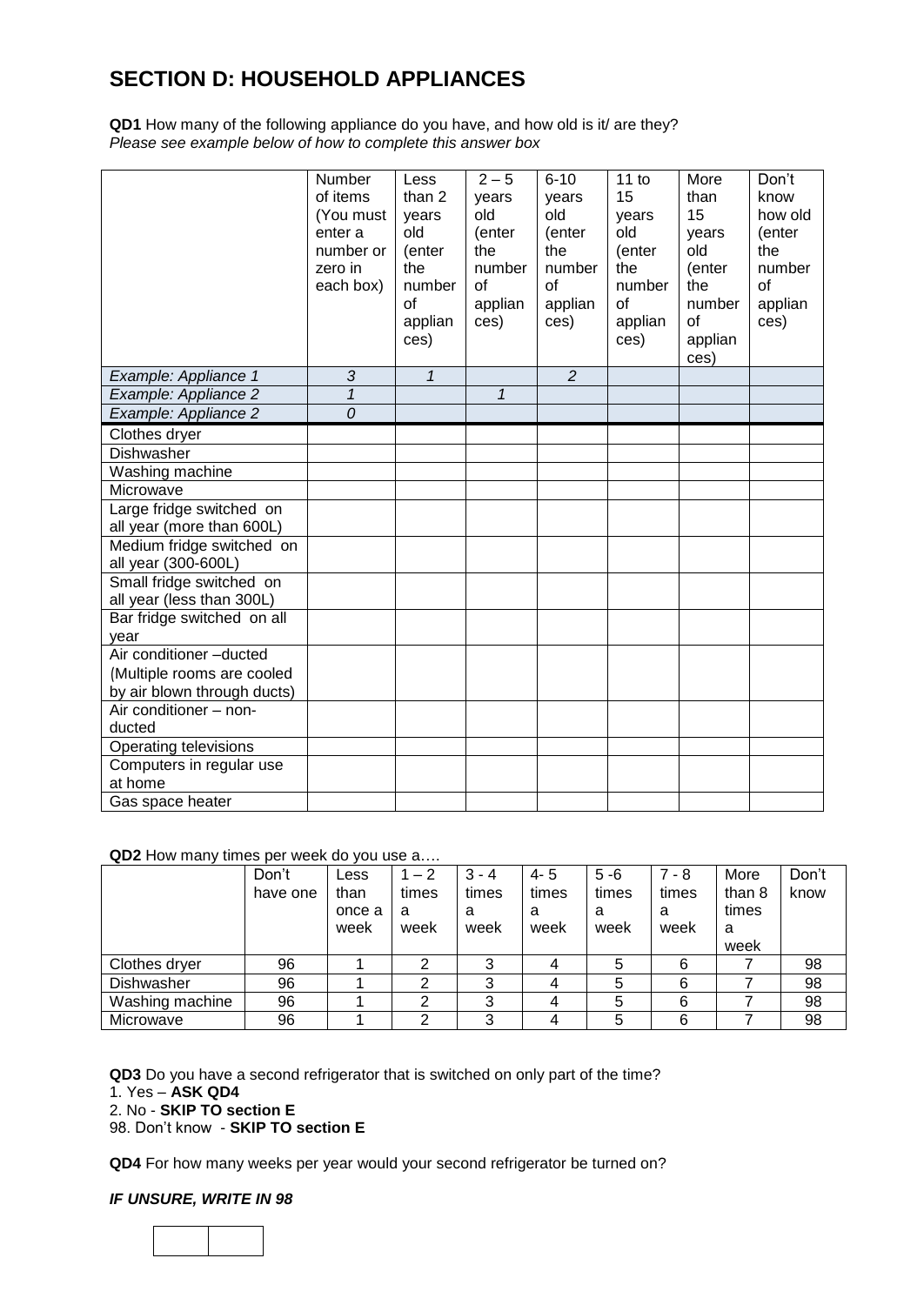# **SECTION E: HEATING AND COOLING**

|                 | Don't      | <b>Less</b> | <b>Less</b>  | $1 - 2$ | $3 - 4$ | 4 - 5 | <b>More</b> | Don't |
|-----------------|------------|-------------|--------------|---------|---------|-------|-------------|-------|
|                 | have /     | than 1      | than 1       | days    | days    | days  | than 5      | know  |
|                 | <b>use</b> | day         | day          | per     | per     | per   | days        |       |
|                 | one        | per         | per          | week    | week    | week  | per         |       |
|                 |            | month       | week         |         |         |       | week        |       |
| Reverse cycle   | 96         |             | $\mathbf{2}$ | 3       | 4       | 5     | 6           | 98    |
| aircon          |            |             |              |         |         |       |             |       |
| <b>Electric</b> | 96         |             | $\mathbf{2}$ | 3       | 4       | 5     | 6           | 98    |
| underfloor      |            |             |              |         |         |       |             |       |
| Electric other  | 96         |             | $\mathbf{2}$ | 3       | 4       | 5     | 6           | 98    |
| Gas             | 96         |             | $\mathbf{2}$ | 3       | 4       | 5     | 6           | 98    |
| Oil             | 96         |             | $\mathbf{2}$ | 3       | 4       | 5     | 6           | 98    |
| Wood            | 96         |             | $\mathbf{2}$ | 3       | 4       | 5     | 6           | 98    |
| Other           | 96         |             | $\mathbf{2}$ | 3       | 4       | 5     | 6           | 98    |

**QE1** In the winter months, how often do you use the following type/s of heating on average?

**QE2** On week days, for how many hours a day do you usually use each type of heating (when used)? **(ONLY TYPES NOT CODED 96 AT QE1 TO APPEAR)**

|                         | <b>Less</b><br>than 2<br>hours | $2 - 4$<br>hours | $4 - 6$<br>hours | $6 - 8$<br>hours | $8 - 10$<br>hours | <b>More</b><br>than 10<br>hours | Don't<br>know |
|-------------------------|--------------------------------|------------------|------------------|------------------|-------------------|---------------------------------|---------------|
| Reverse cycle<br>aircon |                                | $\mathbf{2}$     | 3                | 4                | 5                 | 6                               | 98            |
| Electric<br>underfloor  |                                | $\mathbf{2}$     | 3                | 4                | 5                 | 6                               | 98            |
| Electric other          |                                | $\mathbf{2}$     | 3                | 4                | 5                 | 6                               | 98            |
| Gas                     |                                | $\mathbf{2}$     | 3                | 4                | 5                 | 6                               | 98            |
| Oil                     |                                | $\mathbf{2}$     | 3                | 4                | 5                 | 6                               | 98            |
| Wood                    |                                | $\mathbf{2}$     | 3                | 4                | 5                 | 6                               | 98            |
| Other                   |                                | $\mathbf{2}$     | 3                | 4                | 5                 | 6                               | 98            |

**QE3** On weekends and public holidays, for how many hours a day do you usually use each type of heating (when used)?

## **(ONLY TYPES NOT CODED 96 AT QE1 TO APPEAR)**

|                         | <b>Less</b><br>than 2<br>hours | $2 - 4$<br>hours | $4 - 6$<br>hours | $6 - 8$<br>hours | $8 - 10$<br>hours | <b>More</b><br>than 10<br>hours | Don't<br>know |
|-------------------------|--------------------------------|------------------|------------------|------------------|-------------------|---------------------------------|---------------|
| Reverse cycle<br>aircon |                                | $\mathbf{2}$     | 3                | 4                | 5                 | 6                               | 98            |
| Electric<br>underfloor  | 1                              | $\mathbf{2}$     | 3                | 4                | 5                 | 6                               | 98            |
| Electric other          |                                | $\mathbf{2}$     | 3                | 4                | 5                 | 6                               | 98            |
| Gas                     |                                | $\mathbf{2}$     | 3                | 4                | 5                 | 6                               | 98            |
| Oil                     |                                | $\mathbf{2}$     | 3                | 4                | 5                 | 6                               | 98            |
| Wood                    |                                | $\mathbf{2}$     | 3                | 4                | 5                 | 6                               | 98            |
| Other                   |                                | $\mathbf{2}$     | 3                | 4                | 5                 | 6                               | 98            |

## **IF ANY CODE 5,6 OR 7 AT QA5, ASK:**

**QE4 –** Do you have ducted air, ie, central heating, in your unit?

1. Yes 2. No 98. Don't know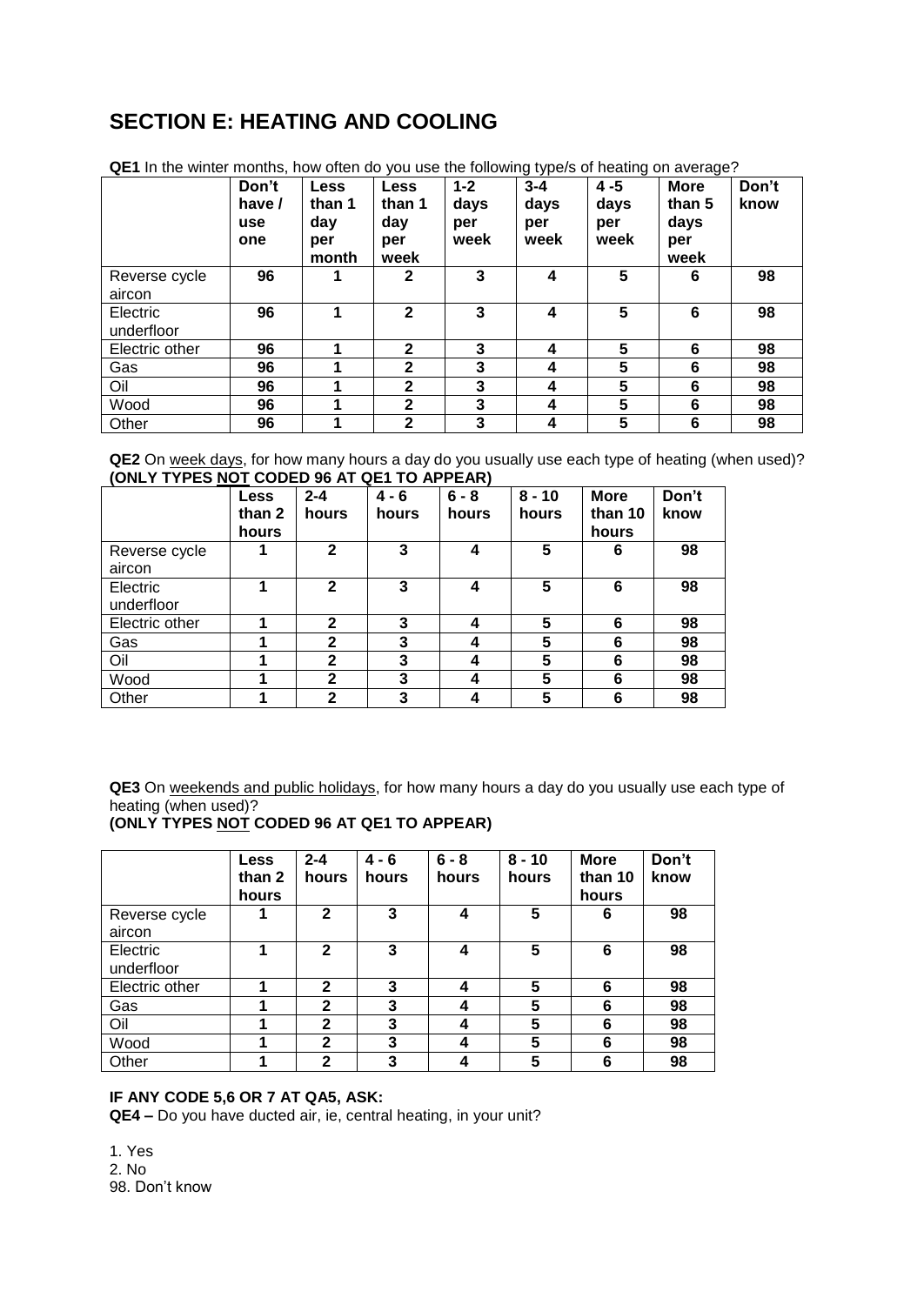**ASK ALL**

**QE5** In the summer months, how often do you usually use air-conditioning or electric fans?

|                  | Don't<br>have /<br>use<br>one | Less<br>than 1<br>day<br>per<br>month | less<br>than 1<br>day<br>per<br>week | $1 - 2$<br>days<br>per<br>week | $3 - 4$<br>days<br>per<br>week | 4 - 5<br>days<br>per<br>week | <b>More</b><br>than 5<br>days<br>per<br>week | Don't<br>know |
|------------------|-------------------------------|---------------------------------------|--------------------------------------|--------------------------------|--------------------------------|------------------------------|----------------------------------------------|---------------|
| Air-conditioning | 96                            |                                       | 2                                    | 3                              |                                | 5                            |                                              | 98            |
| Electric fans    | 96                            |                                       | っ                                    | 3                              |                                | 5                            |                                              | 98            |

#### **IF AIR-CON NOT CODED 96 AT QE5, ASK:**

**QE6** And for how many hours a day do you usually use you air conditioning? Please answer separately for week days and weekends/public holidays.

|                                 | <b>Less</b><br>than 2<br>hours | 2-4<br>hours | $4 - 6$<br>hours | 6 - 8<br>hours | $8 - 10$<br>hours | <b>More</b><br>than 10<br>hours | Don't<br>know |
|---------------------------------|--------------------------------|--------------|------------------|----------------|-------------------|---------------------------------|---------------|
| Week days                       |                                |              |                  |                |                   |                                 | 98            |
| Weekends and<br>public holidays |                                |              | 3                |                |                   | 6                               | 98            |

**ASK ALL:**

**QE7** Which of the following do you have? (Check all that apply)

1. Roof insulation 2. Under-floor insulation 3. Wall insulation 96. None of these 97. Don't know

## **SECTION F: SUBSTITUTING ENERGY SOURCES**

**QF1** Over the past 15 months have you changed any cooking, heating or water heating appliances from gas to electricity or electricity to gas?

1. Yes

#### 2. No – **GO TO QF4**

#### **IF CODE 1 AT QF1, ASK QF2 AND QF3**

**QF2** Which changes have you made? (Check all that apply)

- 1. Any cooking appliance (gas to electricity)
- 2. Any cooking appliance (electricity to gas)
- 3. Space heating (gas to electricity)
- 4. Space heating (electricity to gas)
- 5. Hot water (gas to electricity)
- 6. Hot water (electricity to gas)
- 97. Other (please specify)

#### **QF3** What was the reason for the change? (Check all that apply)

- 1. Costs of energy source
- 2. Equipment requiring replacement due to faults or reaching its end of life
- 3. Functionality
- 4. Environmental decision
- 5. Rebates or other financial incentives
- 6. Building requirements (eg BASIX)
- 97. Other (please specify)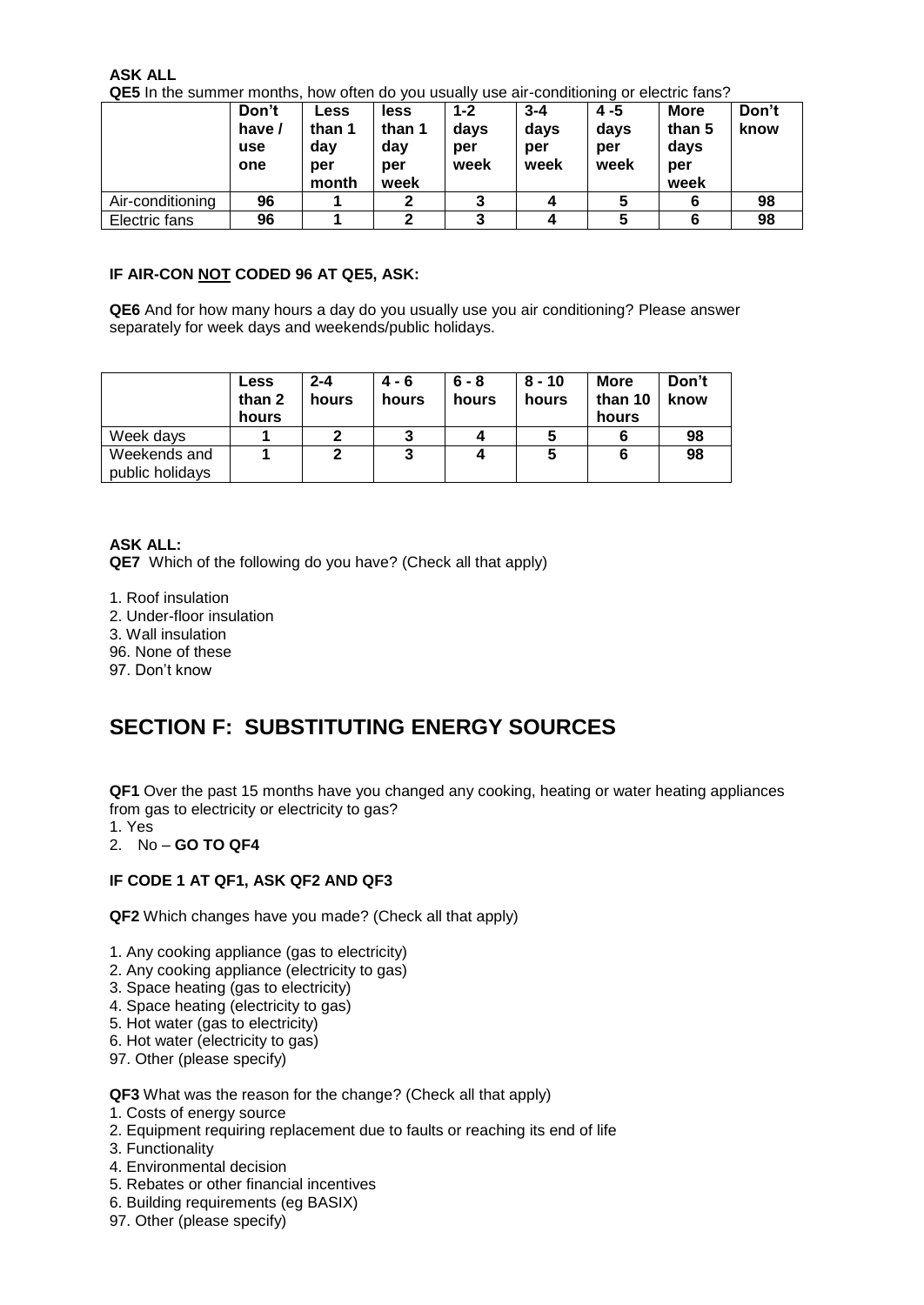### **ASK ALL**

**QF4** Over the next year do you plan to change any cooking, heating or water heating appliances from gas to electricity or electricity to gas in your current home? 1. Yes

2. No – **GO TO QF7** 98. Don't know – **GO TO QF7**

#### **IF CODE 1 AT QF4, ASK QF5 AND QF6**

**QF5** Which changes do you plan to make? (Check all that apply)

- 1. Any cooking appliance (gas to electricity)
- 2. Any cooking appliance (electricity to gas)
- 3. Space heating (gas to electricity)
- 4. Space heating (electricity to gas)
- 5. Hot water (gas to electricity)
- 6. Hot water (electricity to gas)
- 97. Other (please specify)

**QF6** What is the reason for the planned change? (Check all that apply)

- 1. Costs of energy source
- 2. Equipment requiring replacement due to faults or reaching its end of life
- 3. Functionality
- 4. Environmental decision
- 5. Rebates or other financial incentives
- 6. Building requirements (eg BASIX)
- 97. Other (please specify)

#### **IF HAVE BOTH GAS AND ELECTRIC HEATING AT QE1: REVERSE CYCLE AIRCON IS NOT CODE 96, OR ELECTRIC UNDERFLOOR IS NOT CODE 96, OR ELECTRIC OTHER IS NOT CODE 96, AND GAS IS NOT CODE 96**

#### **ASK QF7 & QF8**

#### **OTHERWISE SKIP TO QG1**

**QF7** Over the next year do you expect to change the way you use your gas and electric heating systems compared to in the past?

1. Yes, I expect to use my electric heating more instead of my gas heating – **ASK QF8**

2. Yes, I expect to use my gas heating more instead of electric heating– **ASK QF8**

3. Yes, I expect to use both my heating systems more than in previous years– **ASK QF8**

4. Yes I expect to use both my heating systems less than in previous years– **ASK QF8**

5. No, I expect to use both my heating systems about the same as in previous years 98. Not sure/don't know

#### **IF ANY CODE 1-4 AT QF7, ASK QF8**

**QF8** What is the reason for the planned change? (Check all that apply)

- 1. Costs of energy source
- 2. New equipment
- 3. Functionality
- 4. Environmental decision
- 5. Change in household circumstances
- 6. Moving house
- 7. Need more/less heating due to changing weather
- 97. Other (please specify)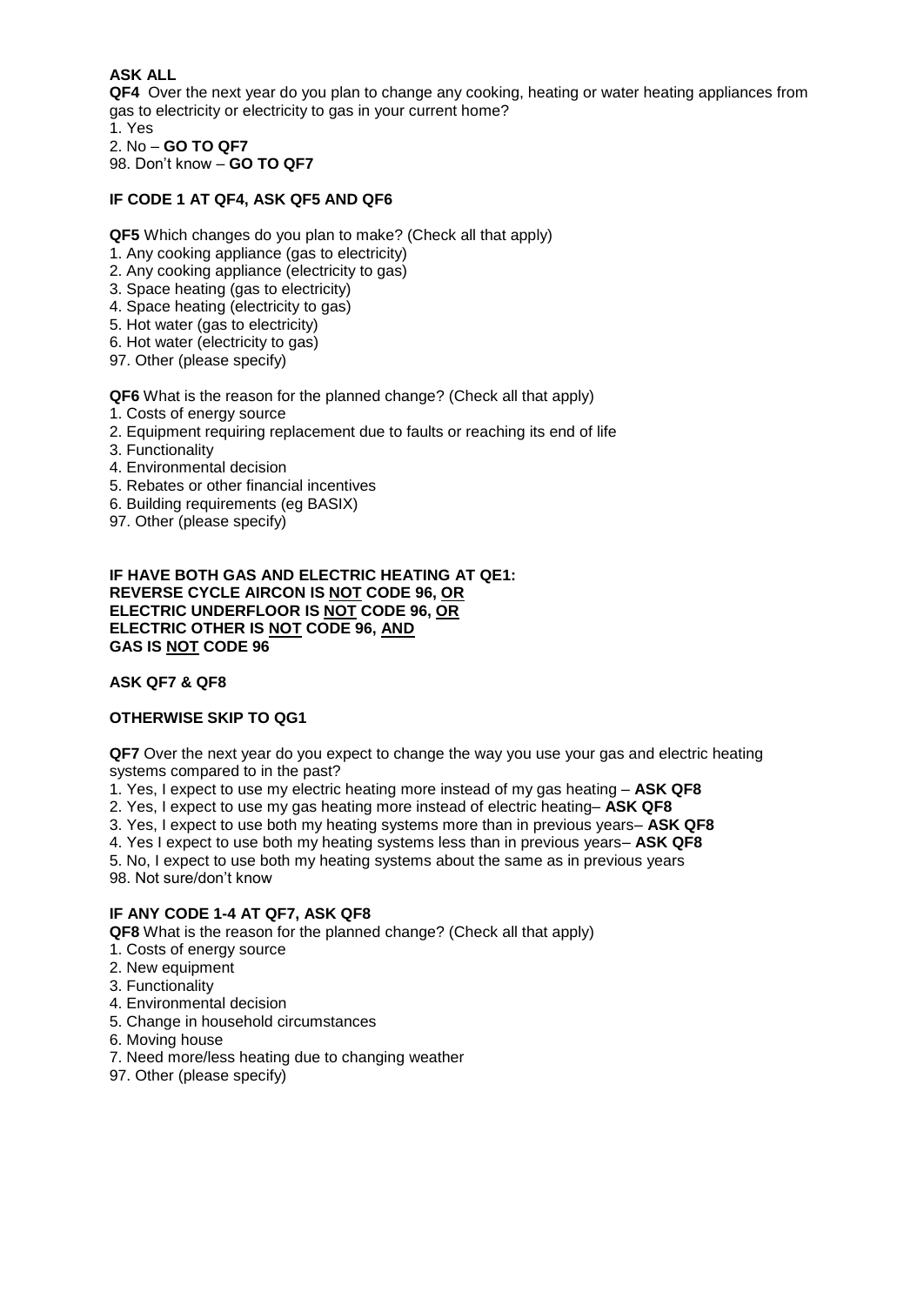## **SECTION G: SOLAR PANELS**

**QG1** Do you have solar PV panels?

- 1. Yes
- 2. No **SKIP TO QG9 (SEE INSTRUCTION AT QG9)**
- 98. Don't know / Can't recall **SKIP TO QH1**

**QG2** What is the total size of your panels (in kW, panel size, not inverter size)?

**……………………………………………….** 98. Don't Know

#### **QG3 Do you have a gross or a net meter?**

- 1. Gross
- 2. Net
- 98. Don't know

**QG4** What is your feed-in tariff in cents per kilowatt hour (c/kWh)? This will be either 20c or 60c/kWh if you are part of a "Solar Bonus Scheme", or a different amount if you only receive a voluntary feed-in tariff paid by your retailer.

- 1. 60c
- 2. 20c
- 97. Other amount ( please specify)
- 3. Do not receive a feed-in tariff (0c)
- 98. Don't know

**QG5** How long ago were your panels installed?

- 1. Less than 3 months ago
- 2. Between 3 and 6 months ago
- 3. Between 7 months and 1 year ago
- 4. Between 13 and 18 months ago
- 5. More than 18 months ago
- **6.** They were installed before I moved in **SKIP TO QG9**
- 98. Can't remember/don't know

### **QG6-8 ASK OWNERS ONLY, NOT TENANTS (CODES 1 OR 2 AT QA18)**

**QG6** Using a scale of 1 to 7, where 1 is 'not at all important' and 7 is 'very important', how important were the following reasons in your decision to install solar panels? **RANDOMISE ORDER**

|                                                      | Σď<br>mportant<br>≩<br>≧ |   |   |   |   |   | Very<br>Important | Don't<br>Know |
|------------------------------------------------------|--------------------------|---|---|---|---|---|-------------------|---------------|
| To reduce my electricity bill                        |                          | 2 | 3 | 4 | 5 | 6 | 7                 | 98            |
| Better for the environment                           |                          | 2 | 3 | 4 | 5 | 6 | 7                 | 98            |
| Was persuaded by a sales person                      |                          | 2 | 3 | 4 | 5 | 6 |                   | 98            |
| To get the up-front rebate on the cost of installing | ◢                        | 2 | 3 | 4 | 5 | 6 | 7                 | 98            |
| PV panels                                            |                          |   |   |   |   |   |                   |               |
| To get the on-going feed-in tariff                   |                          | າ | 3 | 4 | 5 | 6 | 7                 | 98            |

**QG7** Were there any other reasons for your decision to install solar panels? 97.Specify\_\_\_\_\_\_\_ 96. No other reason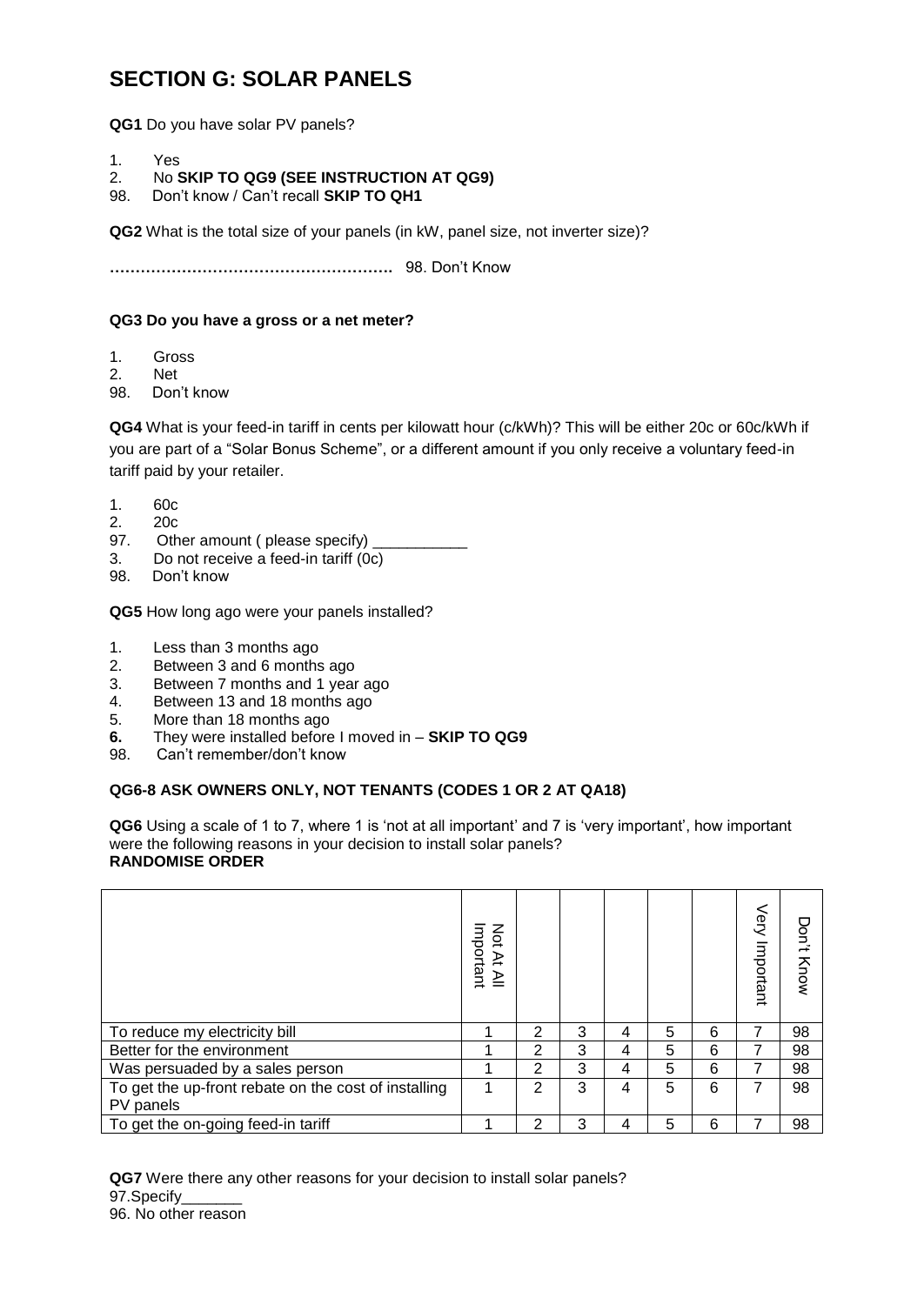#### **QG8 What one statement best describes how satisfied you are with your solar panels**

- 1. I like having solar panels and would install similar size ones if I didn't yet have any
- 2. I like having solar panels but would have preferred smaller ones
- 3. I like having solar panels but would have been willing to pay more for larger ones
- 4. I like having solar panels but I wouldn't install them again unless I could get the same feed-in tariff and rebate as before
- 5. I wouldn't' install solar panels if I didn't already have them
- 6. I neither like them nor dislike them<br>98. Don't know
- Don't know

#### **ASK IF DON'T HAVE SOLAR PANEL AND ARE AN OWNER CODE 2 AT QG1 AND CODE 1 OR 2 AT QA18**

**QG9** Do you intend to install solar panels in the next two years?

- 1. Yes
- 2. No
- 98. Don't know

## **SECTION H: WATER USE**

**QH1** How many toilets do you have? (ENTER NUMBER)

| Single flush toilets                             |  |
|--------------------------------------------------|--|
| Dual flush toilets                               |  |
| Toilets – not sure if single flush or dual flush |  |

**QH2** How many indoor showers do you have? (ENTER NUMBER)

…………………………………………………… 96. None

**QH3** Which of these items do you have?

(Check all that apply)

- 1. Bath
- 2. Bath with spa jets
- 3. Spa
- **4.** Swimming pool **ASK QH4**
- 5. Sauna
- **6.** Your own garden (excluding pot plants on a balcony) **ASK QH5**
- 7. A communal garden (e.g. in a town house complex which is cared for by the body corporate)
- 96. None of the above
- 98. Don't know

#### **QH4 IF HAVE POOL (CODE 4 AT QH3), ASK:**

Which of these does your pool have……?

(Check all that apply)

- 1. A pool cover
- 2. Electric heating
- 3. Gas heating
- 4. Solar heating
- 96. None of these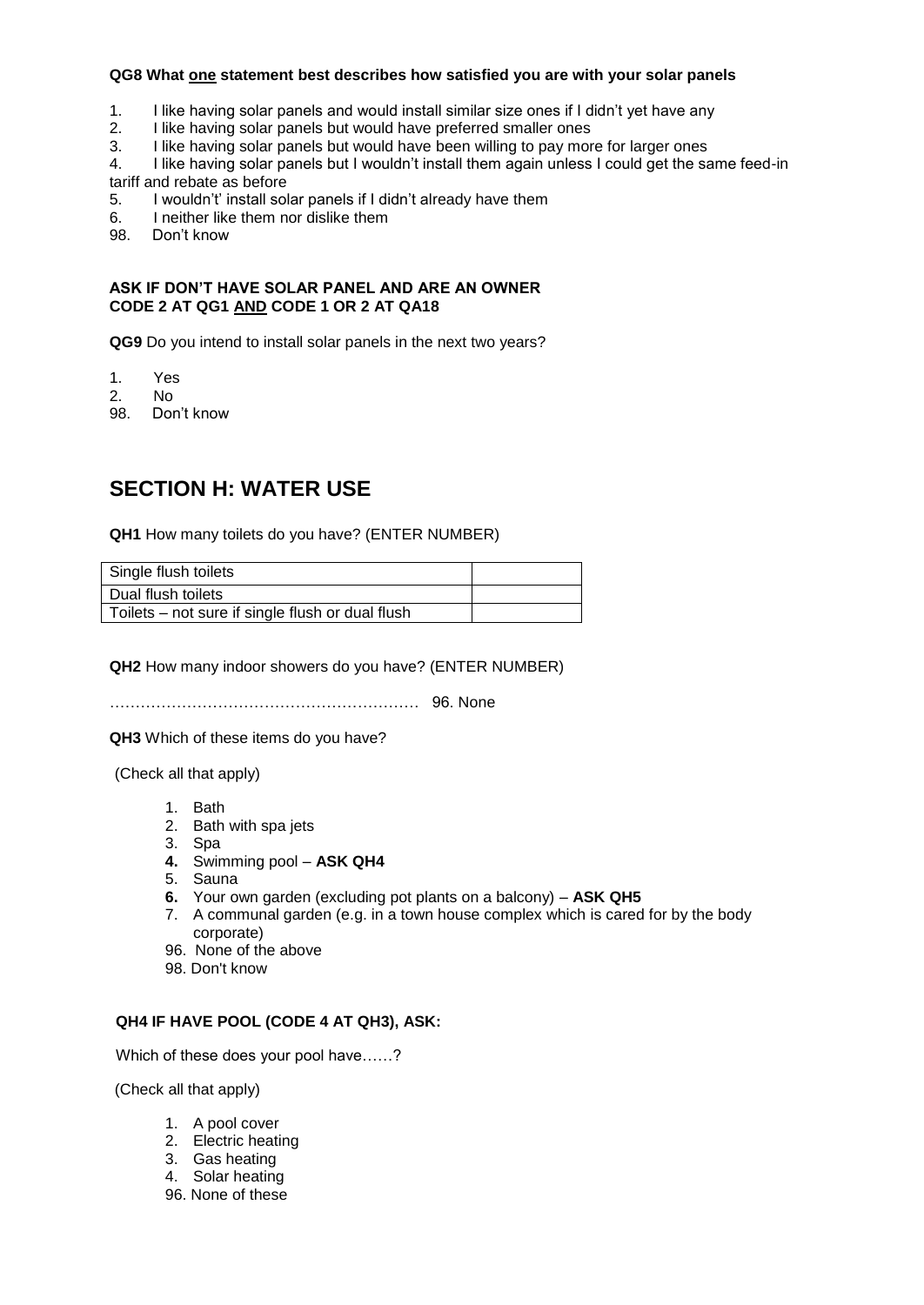### **QH5 IF HAVE OWN GARDEN (CODE 6 AT QH3), ASK:**

Which of these methods do you usually use for watering your garden?

(Check all that apply)

- 1. Hand held hose
- 2. Portable sprinkler
- 3. Drip irrigation
- 4. Other automatic sprinkler system
- 5. Watering can or bucket
- 97. Other (specify)
- 6. Never water the garden
- 98. Don't know

#### **IF WATER GARDEN (ANY CODE 1-5 AT QH5) ASK QH6 & QH7. OTHERS GO TO QH8.**

**QH6** How often do you usually water your garden in summer?

- 1. More than 3 times per week
- 2. 1- 3 times per week
- 3. 1-3 times per month
- 4. Less than once per month
- 5. Hardly ever/Never
- 98. Don't know

**QH7** How often do you usually water your garden in winter?

- 1. More than 3 times per week<br>2. 1-3 times per week
- 2. 1-3 times per week
- 3. 1-3 times per month
- 4. Less than once per month
- 5. Hardy ever/Never
- 98. Don't know

#### **ASK ALL**

**QH8** Do you regularly use water for washing the car at home?

- 1. Yes
- 2. No
- 3. Don't own car
- 98. Don't Know

#### **QH9** Do you use water from any of the following sources of water? **(MULTIPLE ACCEPTED)**

|                                                                                      | <b>No</b> | Yes,<br>outside | Yes, inside<br>for flushing<br>the toilet | Yes, inside<br>for other<br>purposes | Don't know |
|--------------------------------------------------------------------------------------|-----------|-----------------|-------------------------------------------|--------------------------------------|------------|
| Rain water from tank                                                                 |           | 2               | 3                                         | 4                                    | 98         |
| Grey water, plumbed<br>system (e.g. from<br>washing machine, bath<br>etc. to toilet) | 1         | $\mathcal{P}$   | 3                                         | 4                                    | 98         |
| Grey water, not plumbed<br>(e.g., transfer bath water<br>to garden in a bucket)      | 1         | 2               | 3                                         | 4                                    | 98         |
| Bore water                                                                           | 1         | 2               | 3                                         | 4                                    | 98         |
| Recycled water piped<br>onto your property from<br>an external source                |           | $\mathcal{P}$   | 3                                         | 4                                    | 98         |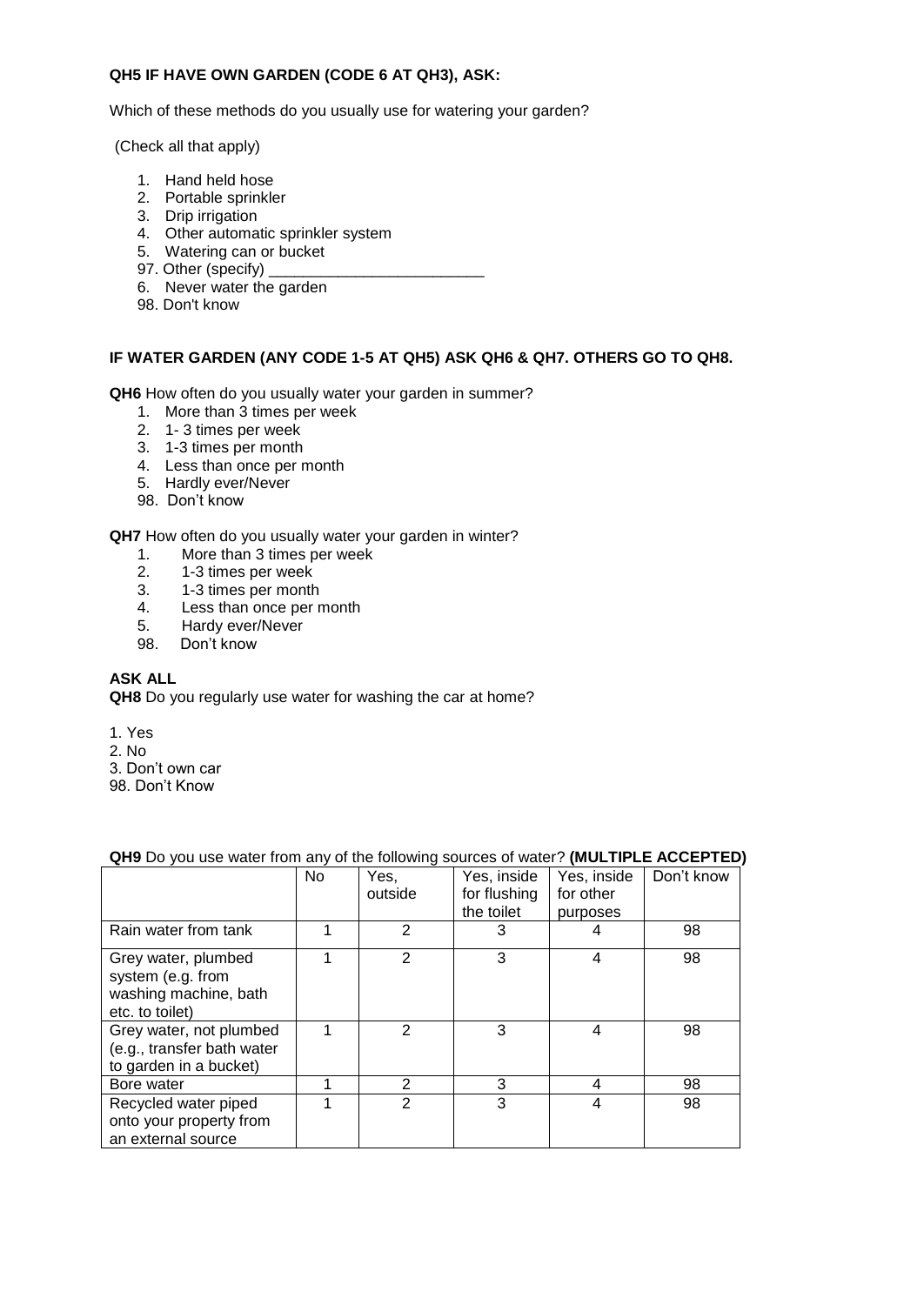**QH10** Which of the following water saving devices do you have?

- 1. Water-saving shower head (Low flow)
- 2. Timer on shower head
- 3. Tap aerators/flow restrictors
- 97. Other specify\_\_\_\_\_\_\_\_\_\_\_\_\_
- 96. None
- 98. Don't know

## **IF RENTING HOME (CODE 3 OR 4 AT QA18) ASK:**

**QH11** Do you (i.e. your household) pay for the quarterly water usage charges?

1. Yes

2. No

98. Don't know

### **ASK ALL**

**QH12** In times of drought where water storage levels in the dams are low, households and businesses need to reduce their consumption. Which of the following measures are acceptable to you, on a scale of 1 to 5 (where 1 is unacceptable, and 5 is highly acceptable):

#### **RANDOMISE ORDER**

|                                                                                                                                                                                                              | Highly<br>Jnacceptable |                |   |   | Highly<br>Acceptable | Don't<br>Know | $\mathbf{\delta}_{\mathbf{\theta}}$<br>quarterly<br>usage<br>don't<br>charges<br>g<br>water<br>đ |
|--------------------------------------------------------------------------------------------------------------------------------------------------------------------------------------------------------------|------------------------|----------------|---|---|----------------------|---------------|--------------------------------------------------------------------------------------------------|
| Water restrictions (e.g. on watering your garden or<br>washing your car)                                                                                                                                     | 1                      | $\overline{2}$ | 3 | 4 | 5                    | 98            | 6                                                                                                |
| Voluntarily conserving water in the home (e.g. shorter<br>showers, showering instead of using a bath, turning tap<br>off brushing teeth)                                                                     | 1                      | $\overline{2}$ | 3 | 4 | 5                    | 98            | 6                                                                                                |
| Retrofitting my home with water saving devices at my<br>own expense (e.g. low flow showerheads, dual flush<br>toilets, tap aerators or water flow restrictors)                                               | 1                      | $\overline{2}$ | 3 | 4 | 5                    | 98            | 6                                                                                                |
| Recycling greywater in my home through internal<br>plumbing at my own expense (e.g. using washing<br>machine water to flush toilets)                                                                         | 1                      | $\overline{2}$ | 3 | 4 | 5                    | 98            | 6                                                                                                |
| Paying a higher price per kilolitre for water. The purpose<br>of this is to encourage people to use less water and to<br>cover the cost of more expensive water supply options<br>(e.g. desalination plant). | 1                      | 2              | 3 | 4 | 5                    | 98            | 6                                                                                                |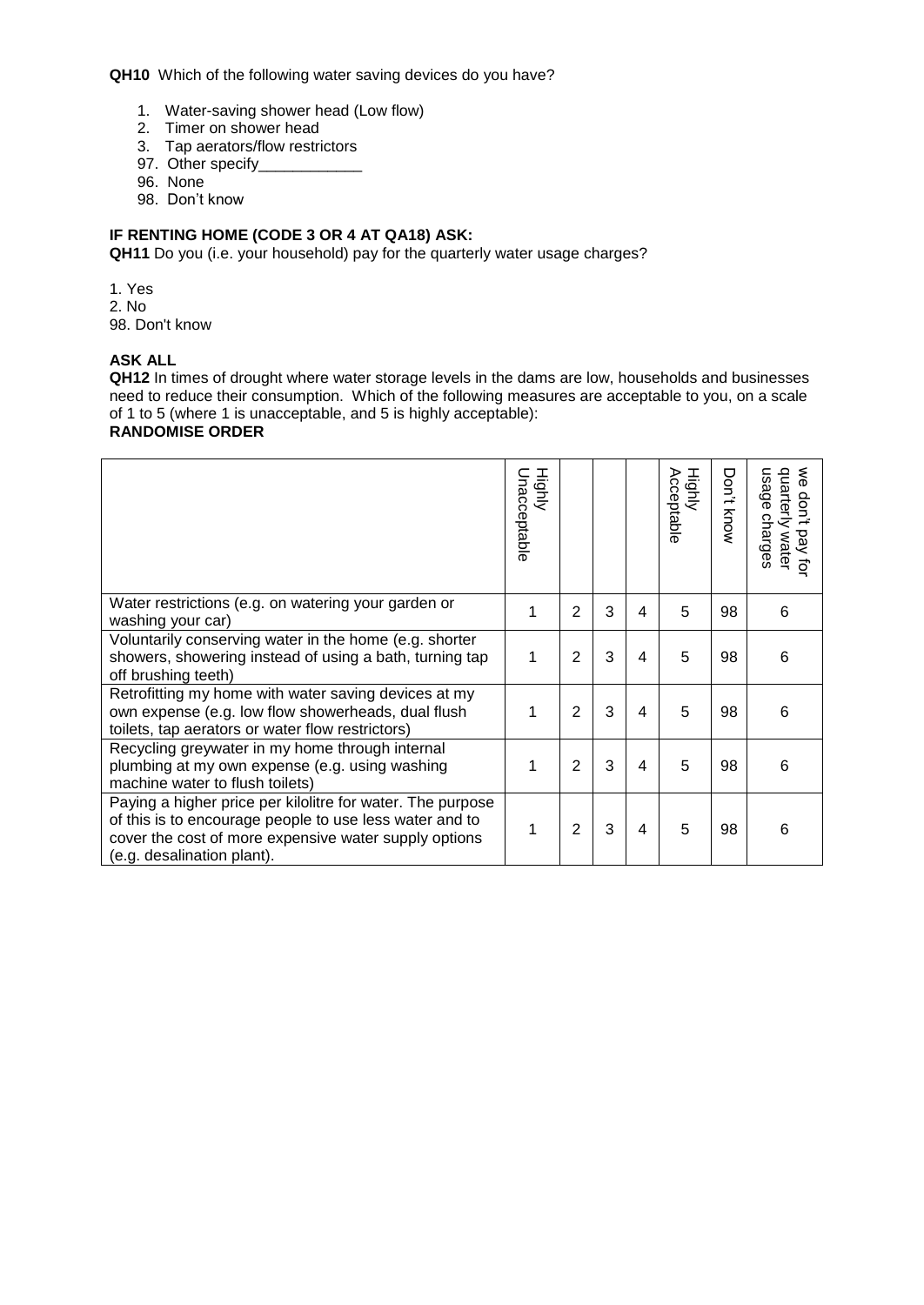**QH13** Currently you pay \$2.23 per kilolitre of water in Sydney/\$2.19 in Hunter Water area/ \$2.23 in Gosford/ \$1.33 or \$2.00 in Wagga Wagga/\$1.18 or \$2.16 in Albury depending on how much you use, etc. **<AUTOMATE APPROPRIATE RATE BASED ON REGION AND POSTCODE>**

#### **ROTATE ORDER (ASCENDING/DESCENDING PRICE INCREASE)**

Would you reduce the amount of water you use if:

|                                                                                              | λes | 종 | Don<br>Know | ಔ<br>arges<br>0 |
|----------------------------------------------------------------------------------------------|-----|---|-------------|-----------------|
| The price increases by 20c per kilolitre (on average about \$10 per<br>quarterly water bill) | 1   | 2 | 98          |                 |
| The price increases by 50c per kilolitre (on average about \$25 per<br>quarterly water bill) |     | 2 | 98          |                 |
| The price increases by \$1 per kilolitre (on average about \$50 per<br>quarterly water bill) | 1   | 2 | 98          |                 |

## **SECTION J: WATER AND ENERGY CONSERVATION**

**QJ1** Over the past 5 years, have you actively taken steps to reduce your consumption of mains water?

- 1. Yes
- **2.** No **GO TO QJ4**
- 98. Don't know– **GO TO QJ4**

#### **IF YES (CODE 1 AT QJ1) ASK QJ2 & QJ3**

**QJ2** Has your water saving effort been concentrated mainly on….

- 1. Indoor use
- 2. Outdoor use
- 3. Both indoor and outdoor use
- 98. Don't know

**QJ3** What was the main reason you took steps to reduce consumption of mains water? **SINGLE RESPONSE**

- 1. To save on water bills
- 2. Good for the environment
- 3. Due to water restrictions
- 4. Given free water saving devices
- 5. Needed to replace appliances
- 6. Building requirement (BASIX)
- 97. Other (specify)
- 98. Don't know

#### **ASK ALL**

**QJ4** Over the past 5 years, have you actively taken steps to reduce the amount of electricity that you use?

- **1.** Yes –**ASK QJ5**
- **2.** No **GO TO QJ6 IF HAVE GAS, OTHERWISE NEXT SECTION**
- 3. Don't know– **GO TO QJ6 IF HAVE GAS, OTHERWISE NEXT SECTION**

**QJ5** What was the main reason for this?

#### **SINGLE RESPONSE**

- 1. To reduce my electricity bill
- 2. Concerned about the environment
- 3. Given free energy saving devices
- 4. Needed to replace appliances
- 5. Building requirement (BASIX)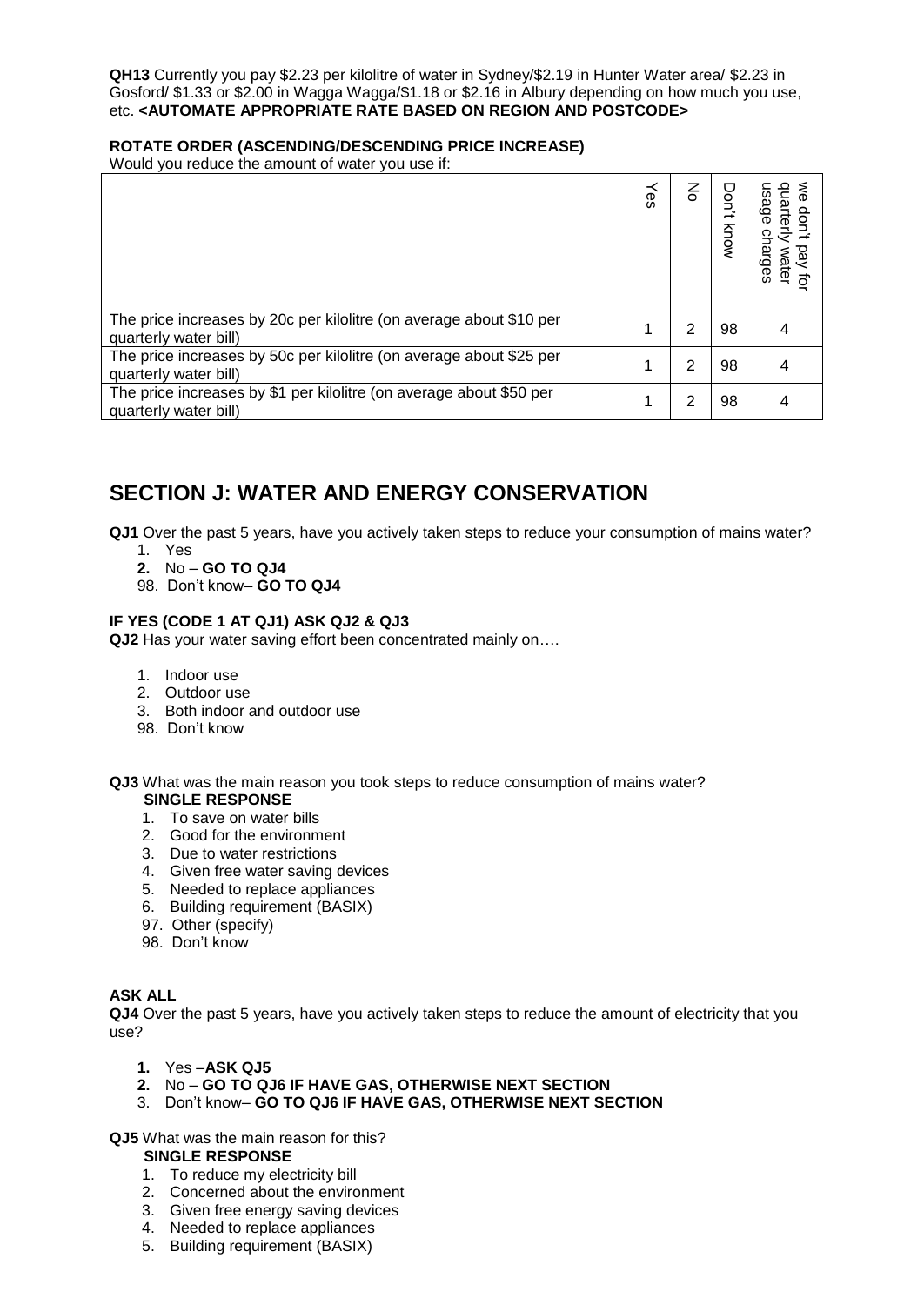97. Other (specify) 98. Don't know

### **IF HAVE GAS (CODE 1 OR 2 AT QA17), ASK QJ6:**

**QJ6** Over the past 5 years, have you actively taken steps to reduce the amount of gas that you use?

- **1.** Yes **ASK QJ7**
- **2.** No **GO TO NEXT SECTION**
- 98. Don't know– **GO TO NEXT SECTION**

### **IF YES (CODE 1 AT QJ6) ASK:**

**QJ7** What was the main reason for this?

- 1. To reduce my gas bill
- 2. Concerned about the environment
- 3. Given free energy saving devices
- 4. Needed to replace appliances
- 97. Other (specify)
- 98. Don't know

## **SECTION K: INFORMATION ABOUT YOUR HOME**

#### **QK1**

How many of the following does your home have? *Please enter zero if you home does not have any of the following.* a) Bedrooms, including rooms that may be used as either bedroom or study

> b) Bathrooms  $\overline{\phantom{a}}$   $\overline{\phantom{a}}$   $\overline{\phantom{a}}$   $\overline{\phantom{a}}$   $\overline{\phantom{a}}$   $\overline{\phantom{a}}$   $\overline{\phantom{a}}$   $\overline{\phantom{a}}$   $\overline{\phantom{a}}$   $\overline{\phantom{a}}$   $\overline{\phantom{a}}$   $\overline{\phantom{a}}$   $\overline{\phantom{a}}$   $\overline{\phantom{a}}$   $\overline{\phantom{a}}$   $\overline{\phantom{a}}$   $\overline{\phantom{a}}$   $\overline{\phantom{a}}$   $\overline{\$

\_\_\_\_\_\_\_\_\_\_\_

\_\_\_\_\_\_\_\_\_\_\_

\_\_\_\_\_\_\_\_\_\_\_\_

c) Other rooms (living rooms, dining rooms, kitchens but exclude separate toilets etc.)

d) Floors (that you occupy – exclude basements and rooftop terraces)

#### **IF LIVE IN SEPARATE HOUSE (CODE 1 AT QA5) ASK:**

**QK2** What is the approximate size of your block of land?

1. Small (Less than 500 square metres/ less than 0.12 acres)

2. Medium (500 to 900 square metres/ 0.12 to 0.22 acres)

3. Large (More than 900 square metres/ more than 0.22 acres) 98. Don't know

#### **ASK ALL**

QK3 How far do you live from a harbour or the sea?

- 1. Less than 5km
- 2. 5km to 20 km
- 3. 20km to 50 km
- 4. 50km to 100 km
- 5. Greater than 100 km
- 98. Don't know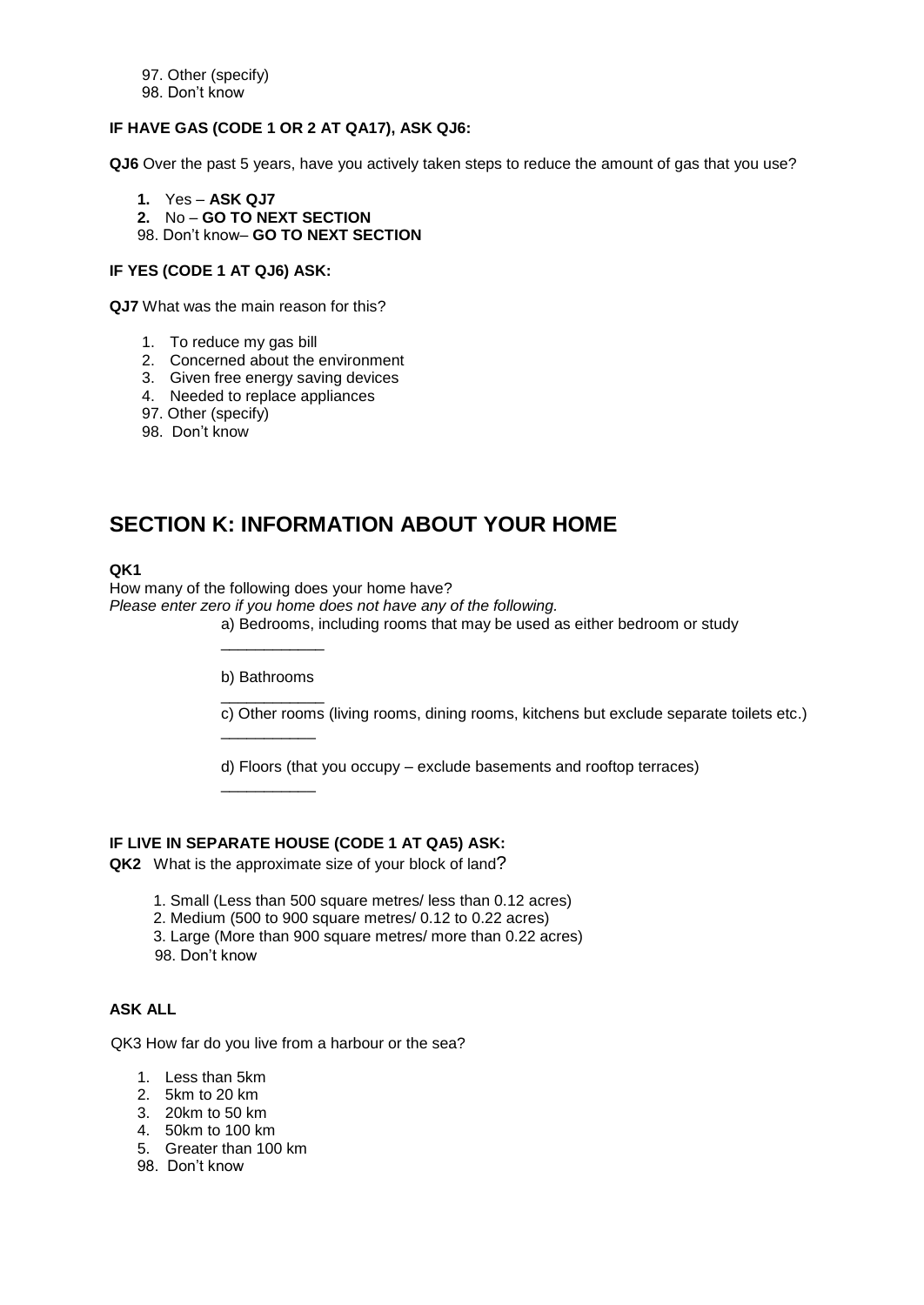# **SECTION L: CONCESSION CARD INFORMATION**

**QL1**. Does the person whose name appears on the electricity bill hold any of the following concession cards? Please check all that apply.

- 1. Pensioner Concession Card (issued by Department of Human Services (formerly Centrelink) or the Department of Veterans' Affairs);
- 2. Veterans' Affairs Gold Health Card (issued by Department of Veterans' Affairs)
- 3. Health Care Card or Low Income Health Care card (issued by Department of Human Services, formerly Centrelink)
- 4. Commonwealth Seniors Health card\* (issued by Department of Human Services, formerly Centrelink)\*– **GO TO QL6**
- 5. NSW Seniors card–issued by NSW government\*\* **GO TO QL6**
- 6. Have a concession card but not sure what it is called
- 7. No **GO TO QL6**
- 98. Don't know– **GO TO QL6**

\*You may have this card if you have reached Age Pension age but not qualify for a government Age Pension payment

\*\*To qualify, you must be a New South Wales permanent resident, aged 60 or over and work no more than 20 hours a week. There is no income or assets test and this card does not qualify you for discounts on your energy or water bills.

#### **IF HAVE CONCESSION CARD OR HEALTH CARE CARD (ANY CODE 1, 2, 3 OR 6 AT QL1) ASK QL2 & QL3:**

**QL2**. Are you aware that concessions are available to concession card holders for payment of energy\* bills?

- 1. Yes
- 2. No
- 98. Don't know

\*The rebate appears on the electricity bill

**QL3**. Does your household, currently claim the concession for your energy bill?

If you do received a concession, you will find this information on your bill

- 1. Yes
- 2. No
- 98. Don't know

#### **IF HAVE CONCESSION CARD OR HEALTH CARE CARD (ANY CODE 1, 2, 3 OR 6 AT QL1) AND OWN HOME (CODE 1 OR 2 AT QA18) ASK QL4 & QL5:**

**QL4**. Are you aware that concessions are available to concession card holders for payment of water and sewerage bills?

- 1. Yes
- 2. No
- 98. Don't know

**QL5**. Does your household, currently claim the concession for your water and sewerage bill? If you do received a concession, you will find this information on your bill

- 1. Yes
- 2. No
- 98. Don't know

#### **ASK ALL**

#### **QL6 Are you aware of the Family Energy Rebate?**

This is an energy rebate available to NSW residents who qualify for Family Tax Benefit A or B and whose name appears on their electricity bill

- **1.** Yes **ASK QL7**
- **2.** No **ASK QL8**
- 98. Don't know **GO TO QL9**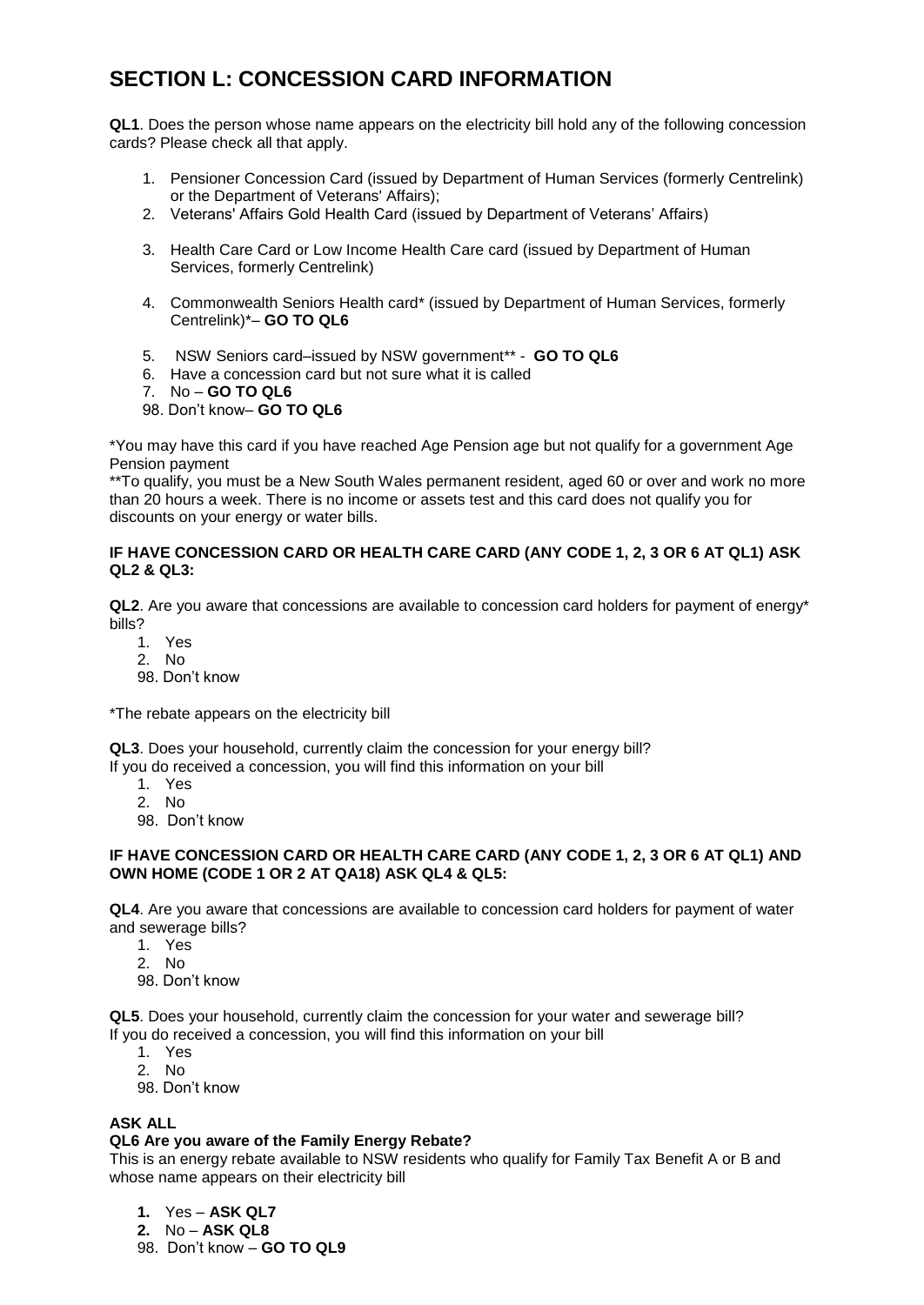## **IF YES (CODE 1 AT QL6) ASK:**

**Q7\_CC.** Does your household currently claim the Family Energy Rebate?

- 1. Yes
- 2. No
- 98. Don't know

#### **IF NO (CODE 2 AT QL6) ASK:**

**QL8** Do you think your household qualifies for the Family Energy Rebate?

- 1. Yes
- 2. No
- 98. Don't know

#### **ASK ALL**

**QL9** Do you or does anyone in your household claim an energy rebate for medical reasons (Medical Rebate or Life Support Rebate)?

- 1. Yes
- 2. No
- 98. Don't know

## **SECTION M: PAYMENT DIFFICULTIES**

**QM1** Have you felt financially unable to pay your electricity, gas or water bills?

|             | Yes, over<br>past 12<br>months | Yes, over<br>past 3 years | Yes, but not<br>in the past 3<br>vears | <b>No</b> | <b>Not</b><br>Applicable | Don't<br>know |
|-------------|--------------------------------|---------------------------|----------------------------------------|-----------|--------------------------|---------------|
| Electricity |                                |                           |                                        |           |                          | 98            |
| Gas         |                                |                           |                                        |           |                          | 98            |
| Water       |                                |                           |                                        |           |                          | 98            |

**< CAN PREFILL GAS NA IF NO MAINS GAS AND WATER NA IF DON'T' PAY WATER USAGE CHARGE>**

#### **IF CODE 1 OR 2 AT QM1, ASK: ONLY SHOW SUPPLIER TYPE WITH CODE 1 OR 2 AT QM1**

**QM2** Have you approached your supplier because you have been financially unable to pay your bills in the past three years?

|             | <b>Yes</b> | Nο | Don't know |
|-------------|------------|----|------------|
| Electricity |            |    | 98         |
| Gas         |            |    | 98         |
| Water       |            |    | 98         |

## **IF YES TO APPROACHED SUPPLIER (CODE 1 AT QM2) ASK: ONLY SHOW SUPPLIER TYPE WITH CODE 1 AT QM2**

**QM3** What sort of help did the supplier offer?

|                                           | Electricity | Gas | Water |
|-------------------------------------------|-------------|-----|-------|
| Allowed to pay off in instalments         |             |     |       |
| Extended the due date on the bill         |             |     |       |
| Referred me to an emergency relief agency |             |     |       |
| Referred me to a financial counsellor     |             |     |       |
| No help offered                           |             |     |       |
| Other (specify)                           | 97          | 97  |       |
| Don't know                                | 98          | 98  |       |

**ASK ALL**

**QM4** The NSW Government funds a programme where community welfare organisations, such as St Vincent de Paul or the Salvation Army, distribute Energy Accounts Payment Assistance (EAPA)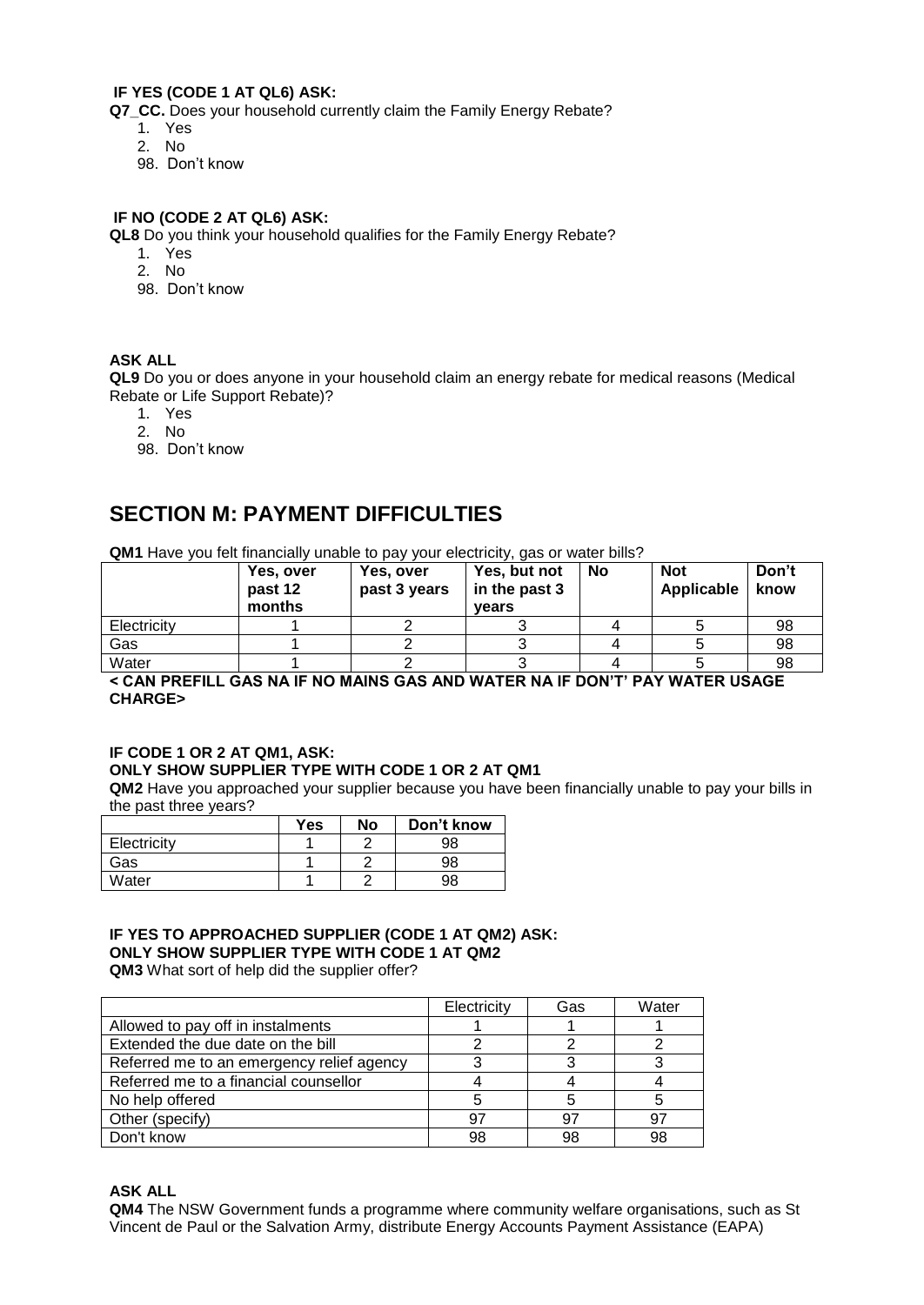vouchers to help people in emergency or crisis situations pay their electricity or gas bills. In the past three years, have you received any EAPA vouchers to help pay your electricity or gas bills?

1. Yes 2. No 98. Don't know 99. Prefer not to say

#### **ASK ALL**

**QM5** In the past three years, have you been in need of EAPA vouchers but have not used them because: (Check all that apply)

- 1. Hadn't been aware of them
- 2. Didn't know where to get them
- 3. Felt uncomfortable about approaching a charity
- 4. Got money from elsewhere
- 5. Paid bill late instead
- 6. Did not qualify for EAPA
- 7. Did not receive vouchers in time
- 8. Never needed EAPA vouchers
- 98. Don't Know
- 99. Prefer not to say

**QM6** The NSW government also funds a programme where community welfare organisations, such as St Vincent de Paul or the Salvation Army, distribute vouchers to help people in emergency or crisis situations pay their water bills. In the past three years, have you received any of these vouchers to help pay your water bills?

1. Yes 2. No 98. Don't know 99. Prefer not to say

#### **ASK ALL**

**QM7** In the past three years, have you been in need of water bill vouchers but have not used them because:

1. Hadn't been aware of them

- 2. Didn't know where to get them
- 3. Felt uncomfortable about approaching a charity
- 4. Got money from elsewhere
- 5. Paid bill late instead
- 6. Did not qualify
- 7. Did not receive vouchers in time
- 8. Never needed water bill vouchers
- 98. Don't know
- 99. Prefer not to say

#### **ASK ALL**

**QM8** In the past three years, have you had the electricity or gas disconnected or water restricted for not paying your bill?

|                          | Yes | No | Not Applicable | Don't know |
|--------------------------|-----|----|----------------|------------|
| Electricity disconnected |     |    |                | 98         |
| Gas disconnected         |     |    |                | 98         |
| Water restricted         |     |    |                | 98         |

**< CAN PREFILL GAS NA IF NO MAINS GAS AND WATER NA IF DON'T' PAY WATER USAGE CHARGE**